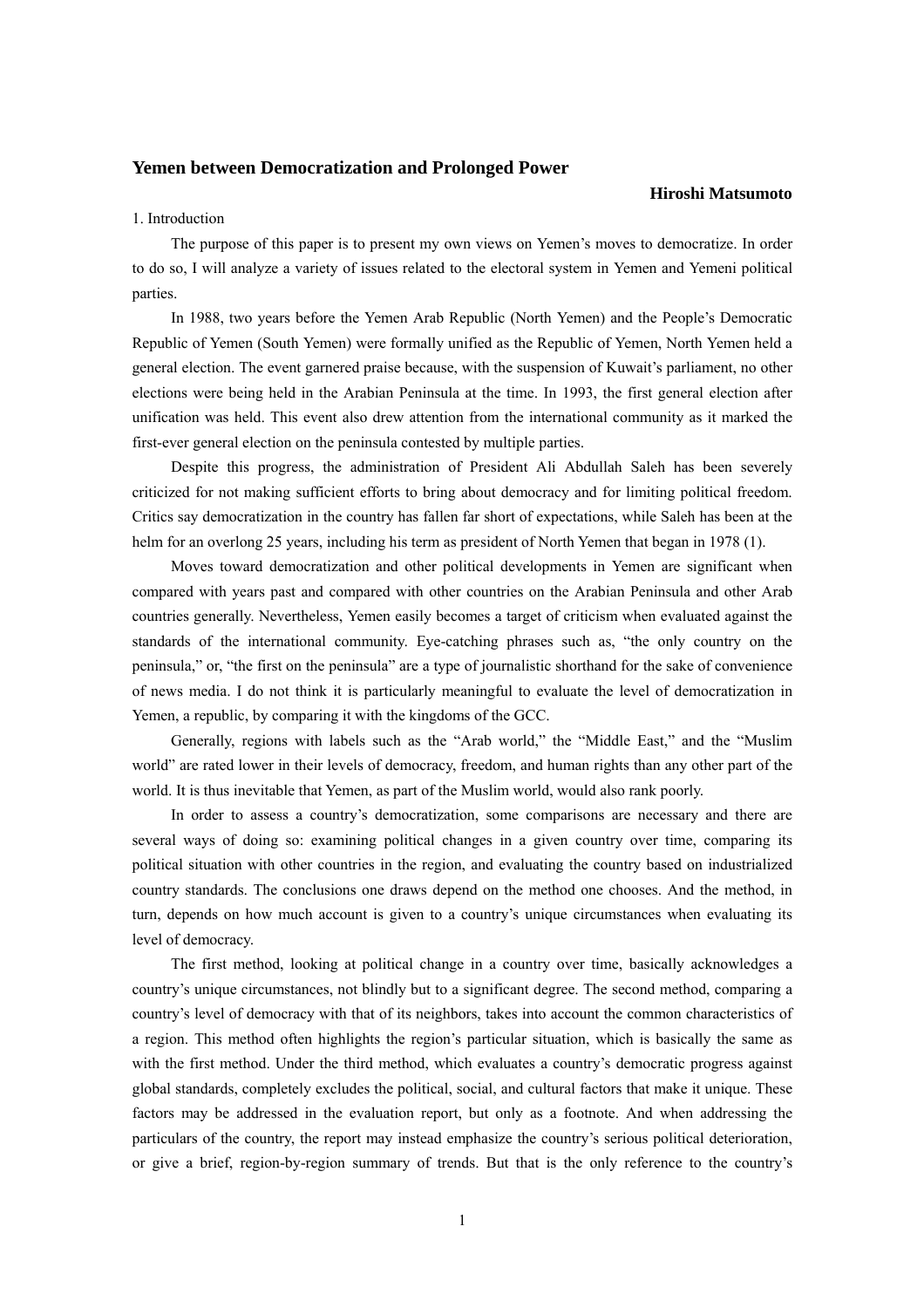uniqueness under the third method.

The method of analysis chosen likely reflects differences in perception or philosophy toward democracy. One end of the philosophical spectrum tolerates different forms of democracy for different regions or countries, while the other emphasizes the universal value of democracy and seeks a political system based on this value. Thus the great gaps in assessments of a country's democratization arise from the differing methods of assessment.

The issues I have so far raised in this paper are both old and new because the debate is ongoing. This paper is not meant to provide definitive answers to these questions. Rather, I will emphasize the "subjective" aspects of Yemen, which means I will evaluate the country based on its special characteristics and unique situation.

I suspect the reality of Yemen regarding democracy and democratic movements lies somewhere between the two positions I have just mentioned, both tolerating uniqueness and seeking universal values. It is true that different countries have different forms of democracy, but such differences should not go to an extreme. For example, any democracy should include a representative system through elections or a parliament. On the other hand, democracy backed by universal values does not always work. Even if a country adopts a political system modeled after those of industrialized countries, or affirms their political goals, special factors inherent in the country inevitably emerge in actual political processes. It would thus be rare for a political system adopted from another country to work in the manner initially intended.

We should also remember it is impossible to completely separate the universal aspects of democracy from its individual aspects. Even if a country seeks purely universal values, its results often reflect something unique. At the same time, individual characteristics are useless unless they are incorporated into universal values. I think political mechanisms such as elections, parliaments, and political parties are where universal and individual values overlap the most. This differs from the theories on democratization to attach importance to the institution and the procedure, but it raises the same kind of questions: How have both values overlapped in Yemen in the development of institutionalized democracy? This is the perspective from which I will evaluate Yemen's democratic movements in this paper.

### 2. Yemen's Process of Democratization and the Political Situation

The Republic of Yemen was formed on May 22, 1990 through the amalgamation of the Yemen Arab Republic (YAR), or North Yemen, and the People's Democratic Republic of Yemen (PDRY), or South Yemen. Before unification, South Yemen was the only country in the Middle East that had adopted a communist system based on a Marxist-Leninist ideology. South Yemen had a single-party, Soviet-style political system and the country was controlled under the dictatorship of the Yemen Socialist Party (YSP). In North Yemen, the formation of political parties was prohibited, with the General People's Congress (GPC) serving as the only officially certified political organization. The GPC had the status of a ruling party and effectively controlled North Yemen. North Yemen took a leading role in the unification process following the collapse of the Cold War structure. In that process, calls for a merger of equals were emphasized as an absolute condition for realizing unification, and the political system adopted by the newly created Republic of Yemen was in fact based on the idea (2).

After unification, *Majlis al-Nuww* $\blacktriangleright$ , the parliament, held its first meeting in Aden, where 301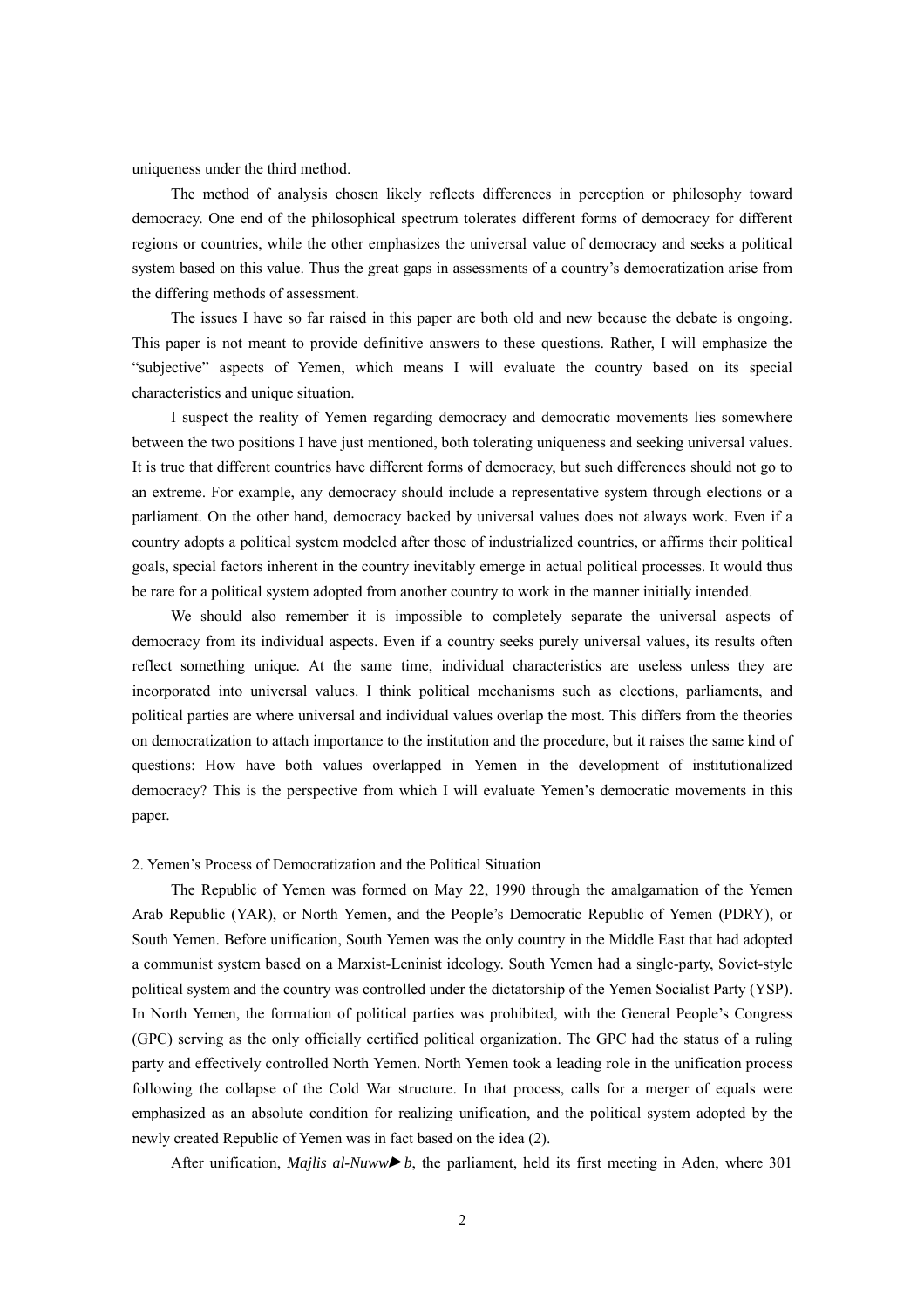legislators—159 from the former North Yemen, 111 from the former South Yemen's Supreme People's Assembly and 31 presidential appointees—approved the draft constitution without revisions as the constitution of the unified state. The draft constitution was outlined in 1981 by the Joint YAR/PDRY Committee, the commission in charge of monitoring progress toward unification and drafting the constitution for a united Yemen. The commission was set up on the basis of the ceasefire agreement signed in Kuwait following the 1977 border dispute.

The government and the parliament decided to introduce a multiparty political system, interpreting the freedom to organize parties stipulated under Article 39 of the constitution as allowing the existence of multiple parties. The five-member Presidential Council, comprising three from North Yemen and two from South Yemen, was formed, with President Saleh chairing the country's supreme decision-making body.

Saleh, president of North Yemen, was named the first president of the unified Yemen, while Ali Salim al-Baid, secretary general of the Yemen Socialist Party of South Yemen, was appointed vice president. Al-Attas, president of South Yemen and chairman of the Supreme People's Assembly Presidium, became prime minister, leading the GPC-YSP coalition. Under the coalition, cabinet and vice ministerial posts were equally shared between representatives of the former North and South Yemen; every government ministry adopted an equally balanced appointment system in which if the minister was from North Yemen, the vice minister was from South Yemen. In the Military, the Defense Minister was from South Yemen and the Chief of General Staff from North Yemen.

In May 1991, the people of Yemen approved the proposed constitution in a referendum and the document was formally promulgated. Later that year, the government introduced a multiparty system, following the enactment of Law No. 66, 1991 governing political parties and organizations. The GPC, which was the only legal party in North Yemen, became a formal political party in the unified Yemen. But in the process, conservative Nasserite forces and leftist  $Ba$  thists left the GPC and formed new parties. As a result, the GPC lost its role to represent all political organization and influences in North Yemen.

In former South Yemen, many political parties were formed. The total number of parties was rising to 40 at one time. Based on the election law (Law No. 41, 1992), Yemen's first general election was held in April 1993 with candidates vying for 301 seats in the parliament. Members were to serve four-year terms. The ruling GPC, led by President Saleh, secured the largest number of seats with 123. The YSP won only 56 seats and fell from the country's second-largest party to the number-three position. The Yemeni Reform Group (Islah or YRG) replaced the YSP as the second-largest party, securing 62 seats. The Islah was created by conservative lawmakers who left the GPC. Led by Sheikh Abdullah bin Hussain al-Ahmar, who headed a tribal group called the Hashid confederation in former North Yemen, the Islah has been described as a party affiliated with forces calling for the revival of Islamic principles.

Because no party won an outright majority, President Saleh's GPC joined with the YSP and the Islah, to form a coalition government. The formation of the coalition was apparently designed to strengthen national unity at a time when Yemen was still politically unstable following unification. But contrary to expectations, the political decision backfired, sparking disarray among the three parties and plunging the country into so called "Political Crisis of Yemen." The crisis was caused by a confrontation between the YSP and the Islah. The YSP decided to renounce socialist principles at its central committee meeting, but the decision met with criticism from many left-leaning party members. The intra-party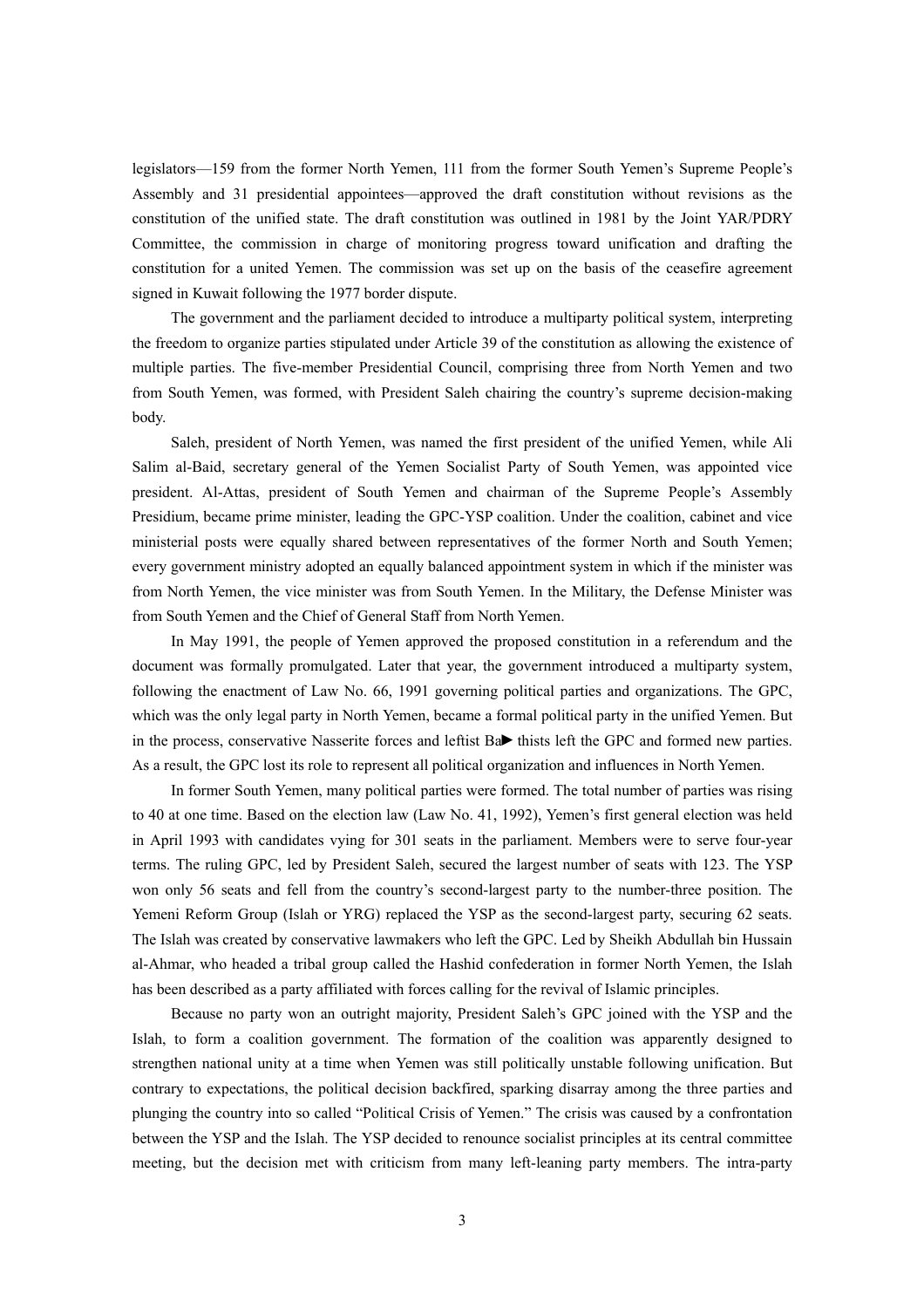squabble prevented the YSP from holding a party convention. Relations between the leftist YSP and the conservative Islah were like water and oil even before unification. Once the rival parties began taking part in the policymaking process as members of the coalition, the confrontation intensified and significant policy gaps arose.

In North Yemen, the administration of President Saleh had long given preferential treatment to tribal forces such as the Hashid confederation as part of an effort to appease them. Because tribal forces, backed by militia, had a major influence on the Saleh government, he needed to secure their support in policymaking. But the YSP opposed the government's appeasement policy and sought radical political reform. Meanwhile, the Islah opposed the YSP's reform efforts. The dispute between the rival parties over government policy on the tribal issue was a primary reason for their confrontation. This confrontation eventually led to a series of shootings of senior YSP officials by supporters of the Islah. The political crisis culminated in August 1994 when Vice President al-Baid refused to carry out his duties and retreated to Aden.

Many mediation initiatives were undertaken during the crisis, while skirmishes persisted between former North Yemen and South Yemen army units, but these efforts failed and a civil war began in May 1994. Prime Minister al-Attas and other YSP leaders joined forces with Vice President al-Baid who was in Aden. The vice president declared the independence of a new Democratic Republic of Yemen in South Yemen. Most YSP members, however, refused to join al-Baid and chose to stay in San $\blacktriangleright$  a'. In South Yemen, leaders in Abyan, Hadramawt, and other provinces refused to join the al-Baid group. In the end President Saleh's troops overwhelmed those of al-Baid on the battlefield. In July 1994, al-Baid left the country seeking political asylum. His departure marked the end of the two-month civil war with the camp in favor of maintaining the coalition claiming victory. After the end of the war, the YSP was forced to leave the coalition government and had its assets frozen, including its party headquarters building. Among YSP members, 53 were allowed to continue political activity and remain in parliament because they chose to remain in San $\triangleright$  a' during the political crisis.

In September 1994, the parliament revised the constitution and Saleh was appointed president of postwar Yemen in the following month. Under the revised constitution, the Presidential Council was abolished and a presidential system formally established. The revised constitution called for the president to be elected by universal suffrage for a five-year term. The power of the president was strengthened by allowing him to name the vice president while the president was prohibited from holding office for more than two terms. In addition, the article to establish  $Mai \rightarrow \ell i s$  allivial allivial, the local councils, was introduced. No national referendum was held to approve the revised constitution or the appointment of Saleh as president of postwar Yemen. This was an exceptional step taken to deal with an emergency situation at a time when political unrest persisted in the war-ravaged country. President Saleh's term was regarded the first term under the new constitution.

President Saleh appointed Abdurrabbu Mansur Hadi, who was from former South Yemen, as vice president. Mansur Hadi joined the GPC after exiling himself to North Yemen in the wake of the 1986 civil war in Aden. President Saleh then inaugurated the GPC-Islah coalition government.

The second general election was held in April 1997 as lawmakers' terms expired. The GPC gained 65 more seats, securing a total of 188, which was sufficient for a majority in the 301-member of the parliament. This enabled the GPC to form a government without coalition parties. The Islah lost 9 seats,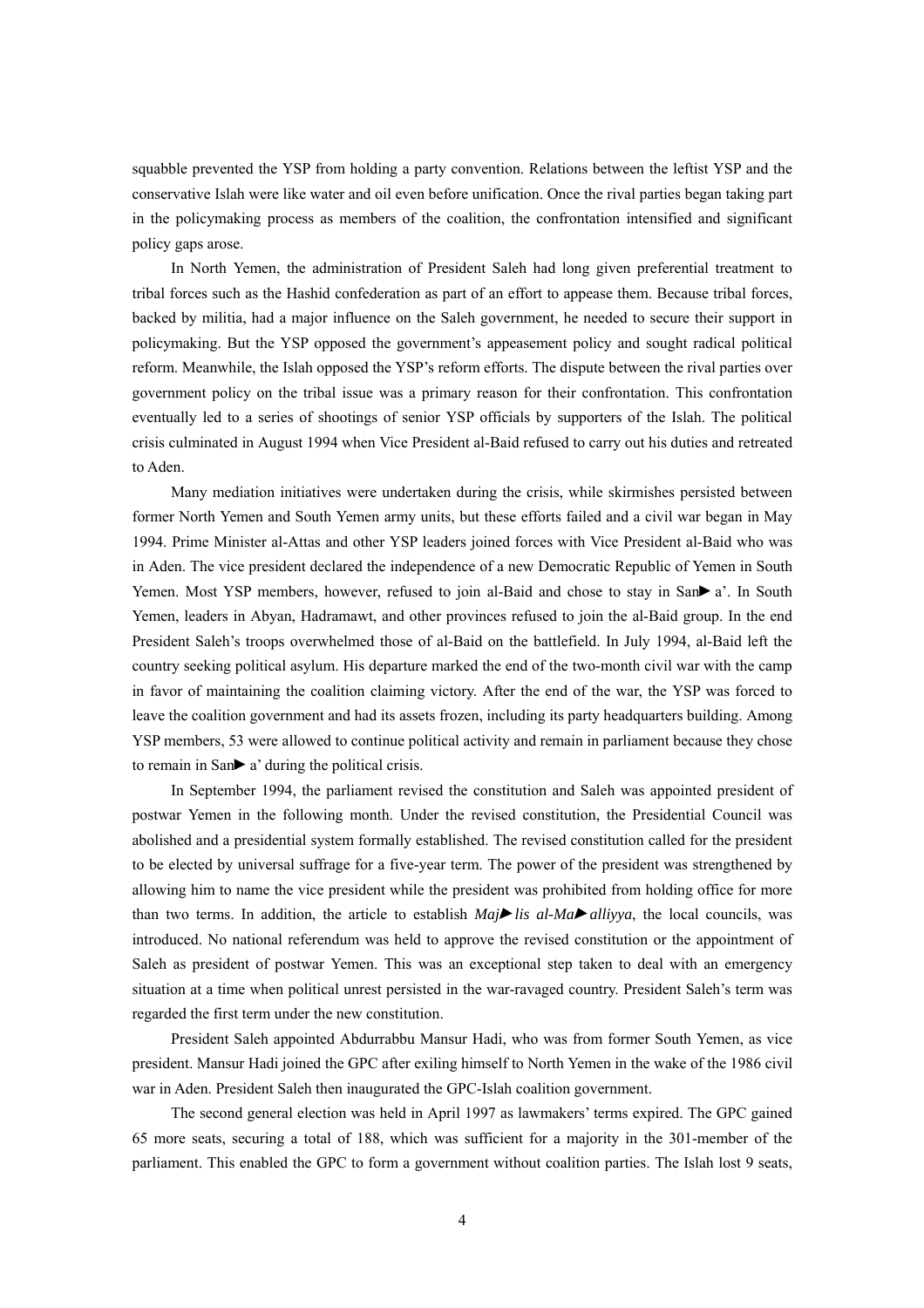with its strength in the chamber dropping to 52. The YSP boycotted the election and the independents from YSP won only four seats.

In September 1999, the first direct presidential election was held in Yemen. The revised constitution bans confidence votes on presidential appointments. It stipulates the parliament must nominate presidential candidates with the support of at least 10 percent of all lawmakers. It also says the parliament must name at least two candidates. The biggest opposition party Islah did not field any candidates for the election while the YSP and other opposition parties boycotted the election, saying the government and the GPC put pressure on the YSP not to put its candidate forward. As a result, the election was contested by Saleh and Najib Qahtan ash-Shabi, son of Qahtan ash-Shabi, the first president of the People's Republic of South Yemen at independence in 1967, who was forced out of office in 1969. Saleh easily won a second term as president with 96.3 percent of the valid votes cast.

It took many years for the government to establish a rural administrative system, which would later lead to the local council. This process was completed only in 1998 and 1999 when two rural administrative laws (Law No. 23, 1998 and Law No. 23, 1999) were enacted, completing the demarcation of administrative districts across the country. The size of these administrative districts had varied greatly from one region to another until then, but discrepancies were corrected somewhat by creating new provinces along the former north-south border and by increasing the number of *mudriyya*, sub-provincial administrative districts, in the former South Yemen. After the administrative demarcation was completed, Yemen's first local authority law,  $Q \triangleright n \triangleright n \triangleright u \triangleright a$  al-Ma $\triangleright$  alliyya (Law No. 4, 2000) was promulgated in January 2000. In August, President Saleh presented a proposal to amend the constitution to parliament. The proposal called for the presidential term of office to be extended from five years to seven years and the term of members of parliament to be extended from four years to six years. The parliament, after debating the proposal, passed the revision by a majority vote in November 2000. The revised constitution also strengthened the president's power to dissolve the parliament, expanded the function of a consultative council called the *Majlis al-Sh* $\blacktriangleright$ , and called for the introduction of a free market economic system.

Yemen's first local elections since unification and a referendum on the proposed constitutional revision were held in February 2001. The proposal on the constitution was approved with 72.91 percent of valid votes cast, while local elections on two levels, provincial and *mudriyya*, gave the ruling GPC a landslide victory. The third general election has been held in April 2003. GPC won again getting 226 seats. The second presidential election is scheduled September 2006.

#### 3. Political System and Election Results

After unification, Yemen adopted a one-chamber legislative system under the parliament called the *Majlis al-Nuwwb*. The parliament comprises 301 lawmakers selected by direct secret ballot cast on the basis of the free and equal principles. The Republic of Yemen is divided into electoral districts of equal population, plus or minus five percent. Each district elects one legislator, according to Article 63 of the 2001 constitution (3). The election law (Law No. 41, 1991), enacted in 1991, remains basically unchanged, although it was amended in 1996 and 1999.

Those aged 18 or older who reside in Yemen and have Yemeni nationality have the right to vote. Citizens must register to be eligible to vote. Candidates must be 25 years or older, literate, and hold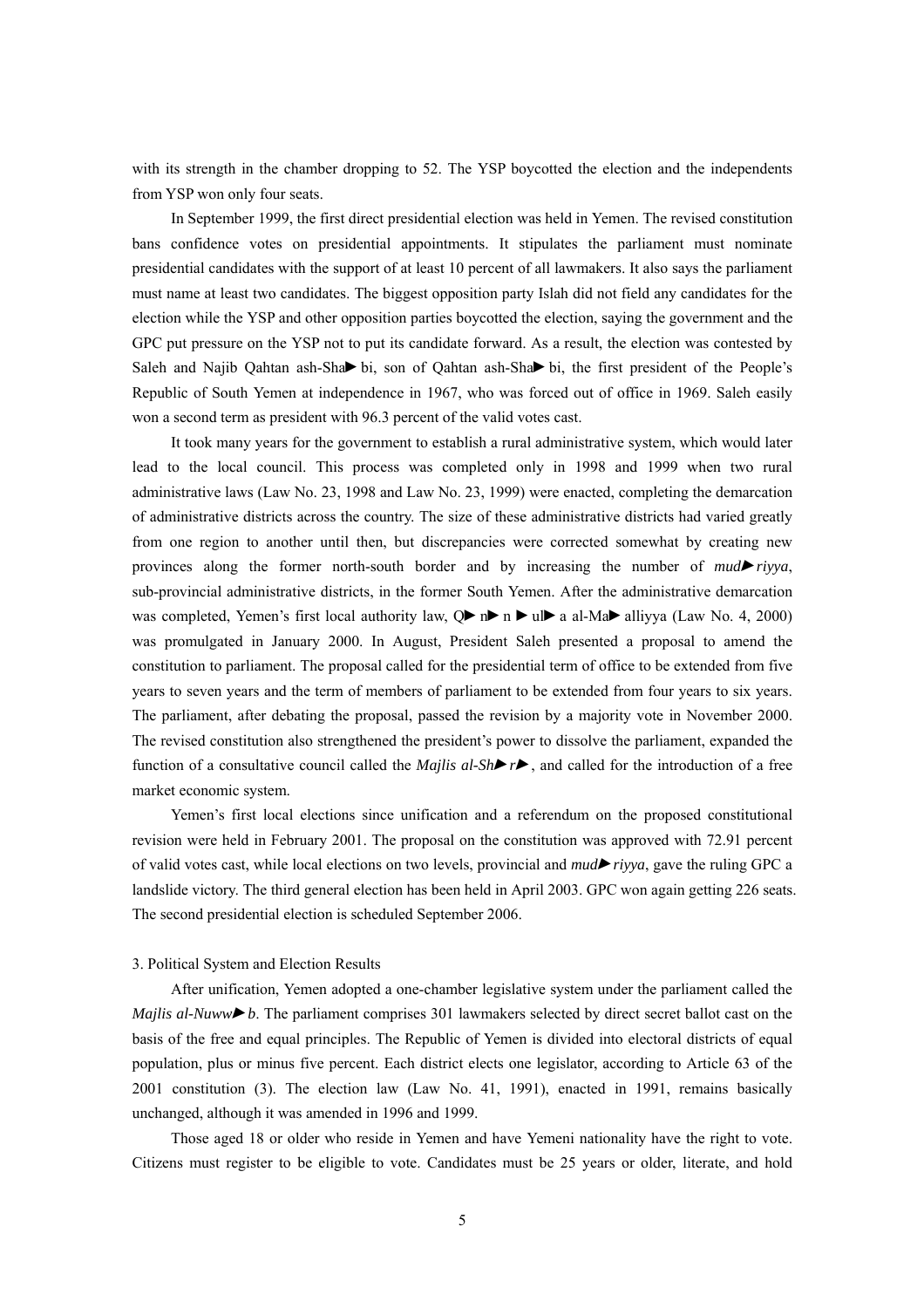voting rights in order to stand for election. Elections are overseen by the governmental election committee, which is run by seven members appointed by the president out of 15 candidates nominated by the parliament with the support of more than two-thirds of lawmakers. The committee is in charge of demarcating 301 electoral districts across the nation. No district may cover more than one province, and the population of the largest district must not exceed that of the smallest district by more than five percent. The committee is also charged with setting up regional election committees, as well as appointing those who work for them, and conducting voter registration.

The election law also stipulates each candidate be given equal opportunity to conduct election campaigns in government-affiliated news media; all candidates are entitled to file an appeal with the Supreme Court to dispute election results; and prosecutors are charged with punishing election violations (4).

Based on Article 58 of the constitution, which guarantees the right to form political parties and organizations, Yemen introduced a multiparty system. Rules related to the system are stipulated in the Law No. 66, 1993, the political party and organization law, which guarantees freedom to form political parties and organizations. Proponents of such rights say the idea is consistent with Islam, the unification of two Yemens, the ideology of revolutions in the former North and South Yemens and the constitution, political freedom, respect for human rights, and the spirit of the Arab people. The law says no political party may discriminate on tribal, religious or vocational background, or on regional or social status grounds. It also stipulates a political party is defined as an organization headquartered in San $\blacktriangleright$  a' that has certain assets and nationwide political operations. Active military personnel and police officers are prohibited from engaging in political activities or belonging to a political party. Of the total government subsidy to political parties, 25 percent is distributed to all parties equally while the remaining 75 percent is distributed in proportion to votes earned in general elections. A party that fails to win more than five percent of all votes cast is not eligible for subsidies. For any organization to be certified as a political party, the organization must present the names of members, party rules and codes, political programs, party organization systems, and accounting records to the government committee on political parties and organizations. The committee is headed by the state minister in charge of parliamentary affairs and is composed of the interior minister, the justice minister, and four retired lawyers not belonging to any political party. The committee is empowered to order the dissolution of a political party (5).

There are two exceptional rules regarding the legislature under the constitution. One, stipulated in Article 119, states that the president is empowered to issue presidential decrees with legal validity, when the parliament is in recess, has been suspended, or has been closed after dissolution. Such decrees, however, must be approved by parliament when it opens its session. If the parliament rejects such decrees, they lose legal force.

The other exception, under Article 125, refers to the consultative council, *the Majlis al-Sh* $\blacktriangleright$ , which is technically not a legislative body, but acts as a part of the parliament. The council, whose establishment is stipulated under the 1994 revised Constitution, is supposed to provide policy advice to the president and the parliament as necessary. The president named 59 members to the council after the 1994 revision. Under the revised 2001 constitution, the scope of the council's authority was expanded to include nomination of presidential candidates in cooperation with the parliament, approval of development projects, and ratification of treaties. In April 2001, President Saleh appointed 111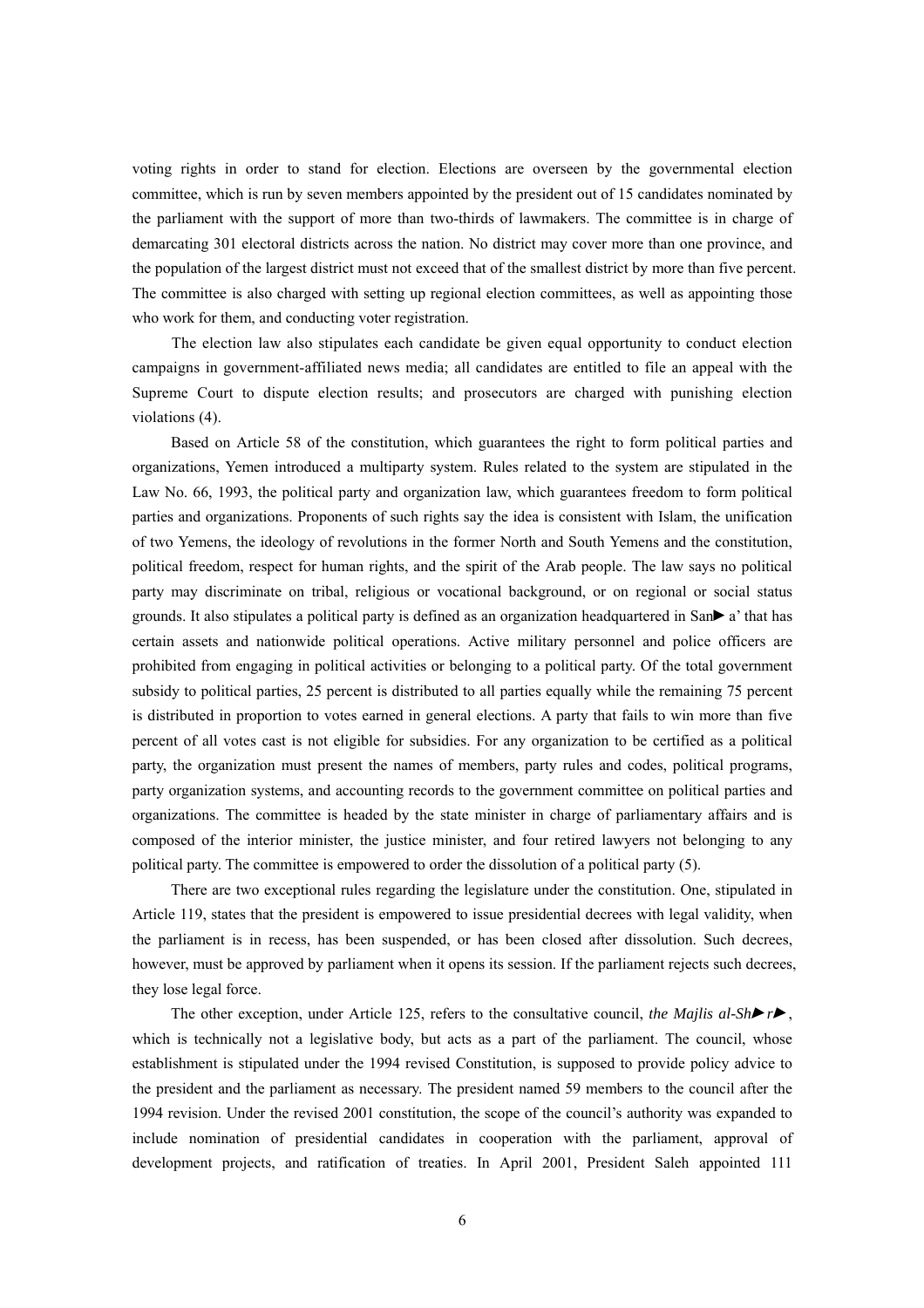representatives to the council.

As noted above, presidential candidates must be nominated by at least 10 percent of the total (31 members) to run in a presidential election in the parliament, while the parliament must nominate at least two candidates for a valid election to take place. Article 107 of the revised 2001 constitution dropped this rule and stipulated that the joint meeting of the parliament and the consultative council must nominate at least three presidential candidates, and each candidate needs the support of at least five percent of the total (21 members). But the 2001 constitution left intact the rule that if no candidate wins a majority in the first round of a presidential election, a runoff between the top two candidates is held.

Article 114 of the revised 1994 constitution called for the setting up of local council called the  $Maj$ *lis al-Ma alliyya*. Article 146 of the revised 2001 constitution left this provision intact. The local authority law (Law No. 4, 2001), which is based on this article, states the central government shall appoint provincial governors (*wak* $\blacktriangleright$  *l*) and *mud* $\blacktriangleright$  *r*, or heads of the *mud* $\blacktriangleright$  *riyya*, a sub-provincial administrative unit. Both *wak***l** and  $mud$ **r** are required to chair the local councils. At the provincial level, these bodies consist of one member selected from each *mudriyya* in the province. The *Majlis*   $al-Ma$ *alliyya* at the *mud* riyya level has 17 elected members if the district's population is less than 30,000, 21 members if the population is from 30,000 to 69,999, and 27 members if the population is 70,000 or more. The terms of office for both provincial and *mudriyya* councils are four years. Both types of local council select an  $am$   $\triangleright$   $m$   $m$ , general secretary. The local councils are in charge of formulating development projects in each administrative district, approving budgetary allocations, and supervising their execution. The  $am\nightharpoonup n \blacktriangleright m$  *ma* oversees the preparation and coordination of these programs.

Before enactment of the local authority law, there was no municipal tax in Yemen. The new law enabled municipal and other regional governments to collect taxes on products and services such as fuel and administrative services to finance public programs and operations run by provinces and *mudriyya*s. Half the income tax collected by the central government also goes to the regional governments (6).

Yemen's local councils have no legislative authority. The main purpose of the councils is to reflect opinions and desire of local people in regional administrative operations, and to supervise such operations as an administrative body.

Table 1 below is a breakdown of seats won by Yemen's political parties in the general elections of 1993, 1997 and 2003. Table 2 and 3 are a province-by-province breakdown of seats won by the GPC, Islah, and YSP in these elections. Table 3 is a party-by-party breakdown of local electoral representation in 2001.

The 1993 election was conducted on the basis of a total population of 14,297,500 surveyed in the 1992 census. According to the survey, the population of each district averaged 47,500 with a statistical error of plus or minus five percent. There were a total of 6,290,900 eligible voters, of which 2,691,064, or 42.8 percent were registered, including 501,591 women. Among registered voters, turnout was 84.5 percent (36 percent of all eligible voters). There were a total of 3,181 certified candidates from 21 political parties, including 1,956 independents.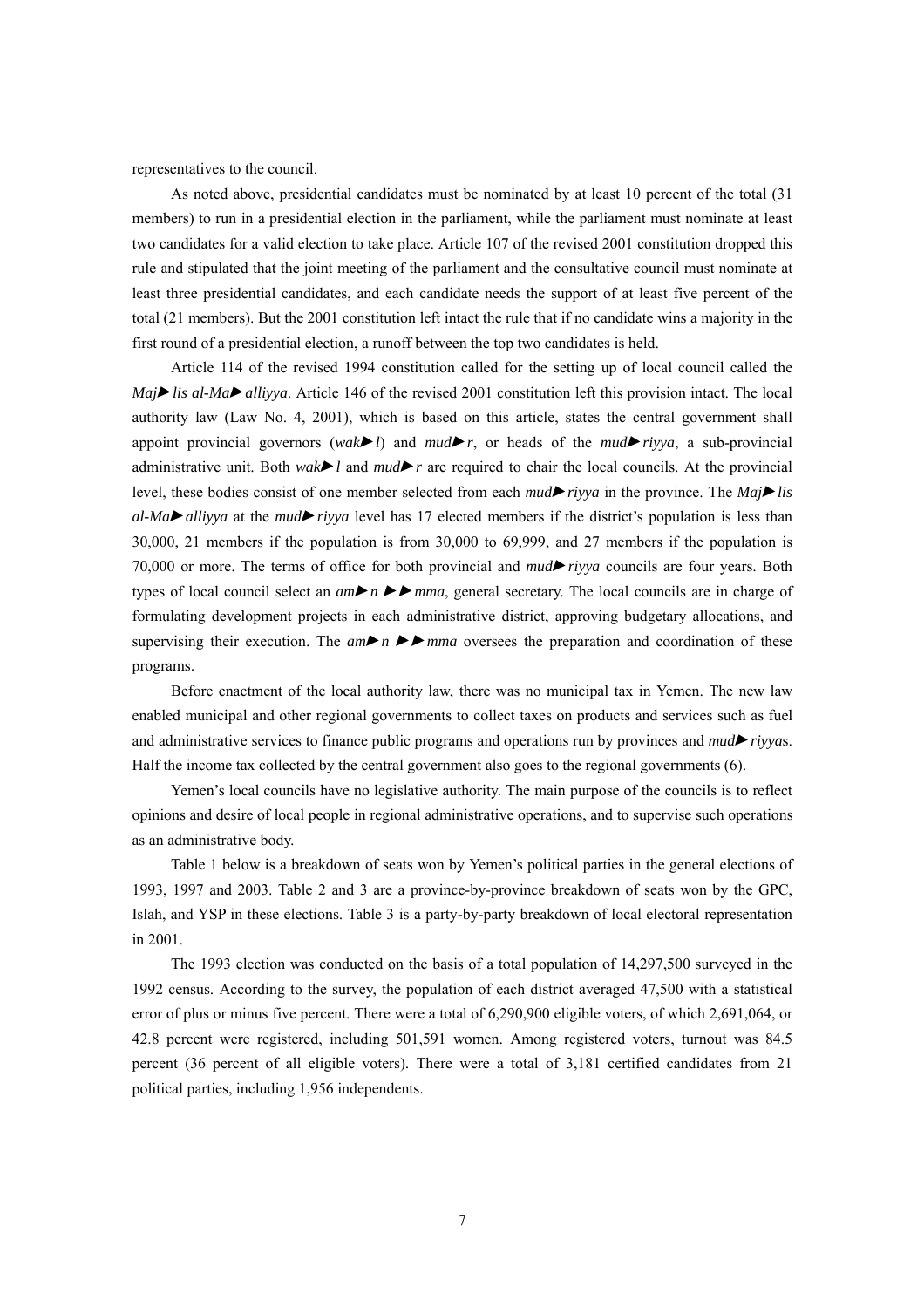| Table 1: The party-by-party breakdown of seats won in the general elections during 1993-2003 |  |
|----------------------------------------------------------------------------------------------|--|
| (total number of seats: $301$ )                                                              |  |

|                                            | 1993 | 1997 | 2003           |
|--------------------------------------------|------|------|----------------|
| <b>GPC</b>                                 | 123  | 188  | 226            |
| Islah                                      | 62   | 53   | 46             |
| <b>YSP</b>                                 | 57   | 0    | 7              |
| $Ba$ th Party                              |      | 2    | $\overline{2}$ |
| <b>Haqq Party</b>                          | 2    | 0    | $\Omega$       |
| Nasserite Unionist Popular<br>Organization |      | 3    | 3              |
| Democratic Nasserites Party                |      | 0    | 0              |
| Nasserite Popular Corrective Party         | 1    | 0    | $\theta$       |
| Independents                               | 46   | 53   | 14             |

1993: One electoral district results were invalid.

1997: Two electoral districts results were invalid.

2003: Three electoral districts results were invalid.

Table 2: The province-by-province breakdown of seats won by three major parties in the first and second general elections (( ): The total of the parliament seats in the region)

|                                                                                   | <b>GPC</b>            | Islah               | <b>YSP</b>           |
|-----------------------------------------------------------------------------------|-----------------------|---------------------|----------------------|
|                                                                                   | $93 \rightarrow 97$   | $93 \rightarrow 97$ | $93 \rightarrow 97$  |
| North Yemen (245)                                                                 | $119 \rightarrow 161$ | $62 \rightarrow 38$ | $15 \rightarrow 0$   |
| Capital<br>$\triangleright$ an $\triangleright$ $\triangleright$ '(18)            | $11 \rightarrow 15$   | $6 \rightarrow 1$   | $0 \rightarrow 0$    |
| $\blacktriangleright$ an $\blacktriangleright$ $\blacktriangleright$ $\cdot$ (32) | $21 \rightarrow 24$   | $5 \rightarrow 4$   | $1 \rightarrow 0$    |
| Al-Ma $\blacktriangleright$ w $\blacktriangleright$ t (8)                         | $5 \rightarrow 8$     | $0 \rightarrow 0$   | $0\longrightarrow 0$ |
| $\blacktriangleright$ ajjah (23)                                                  | $15 \rightarrow 17$   | $3 \rightarrow 5$   | $0\longrightarrow 0$ |
| $\blacktriangleright$ a $\blacktriangleright$ a (9)                               | $5 \rightarrow 6$     | $1 \rightarrow 0$   | $0 \rightarrow 0$    |
| Al-Jaw $f(2)$                                                                     | $1 \rightarrow 0$     | $1 \rightarrow 2$   | $0 \rightarrow 0$    |
| Ma'rib(3)                                                                         | $1 \rightarrow 1$     | $1 \rightarrow 2$   | $1 \rightarrow 0$    |
| Ta $\rightarrow$ izz (43)                                                         | $8 \rightarrow 19$    | $18 \rightarrow 16$ | $6 \rightarrow 0$    |
| Ibb(38)                                                                           | $17 \rightarrow 28$   | $13 \rightarrow 2$  | $2 \rightarrow 0$    |
| Al- $\blacktriangleright$ udaida (34)                                             | $22 \rightarrow 25$   | $5 \rightarrow 2$   | $1 \rightarrow 0$    |
| Dham <b>&gt;</b> $r(21)$                                                          | $11 \rightarrow 14$   | $7 \rightarrow 1$   | $1 \rightarrow 0$    |
| Al-Bay $\blacktriangleright$ (10)                                                 | $2 \rightarrow 4$     | $2 \rightarrow 3$   | $3 \rightarrow 0$    |
| South Yemen (56)                                                                  | $3 \rightarrow 27$    | $0 \rightarrow 14$  | $41 \rightarrow 0$   |
| $\blacktriangleright$ Adan (11)                                                   | $0 \rightarrow 6$     | $0 \rightarrow 2$   | $8 \rightarrow 0$    |
| La $\blacktriangleright$ j (12)                                                   | $0 \rightarrow 6$     | $0 \rightarrow 2$   | $8 \rightarrow 0$    |
| Abyan (8)                                                                         | $1 \rightarrow 6$     | $0 \rightarrow 1$   | $7 \rightarrow 0$    |
| Shabwa (6)                                                                        | $1 \rightarrow 2$     | $0 \rightarrow 1$   | $5 \rightarrow 0$    |
| $\blacktriangleright$ a ramawt (17)                                               | $1 \rightarrow 6$     | $0 \rightarrow 8$   | $11 \rightarrow 0$   |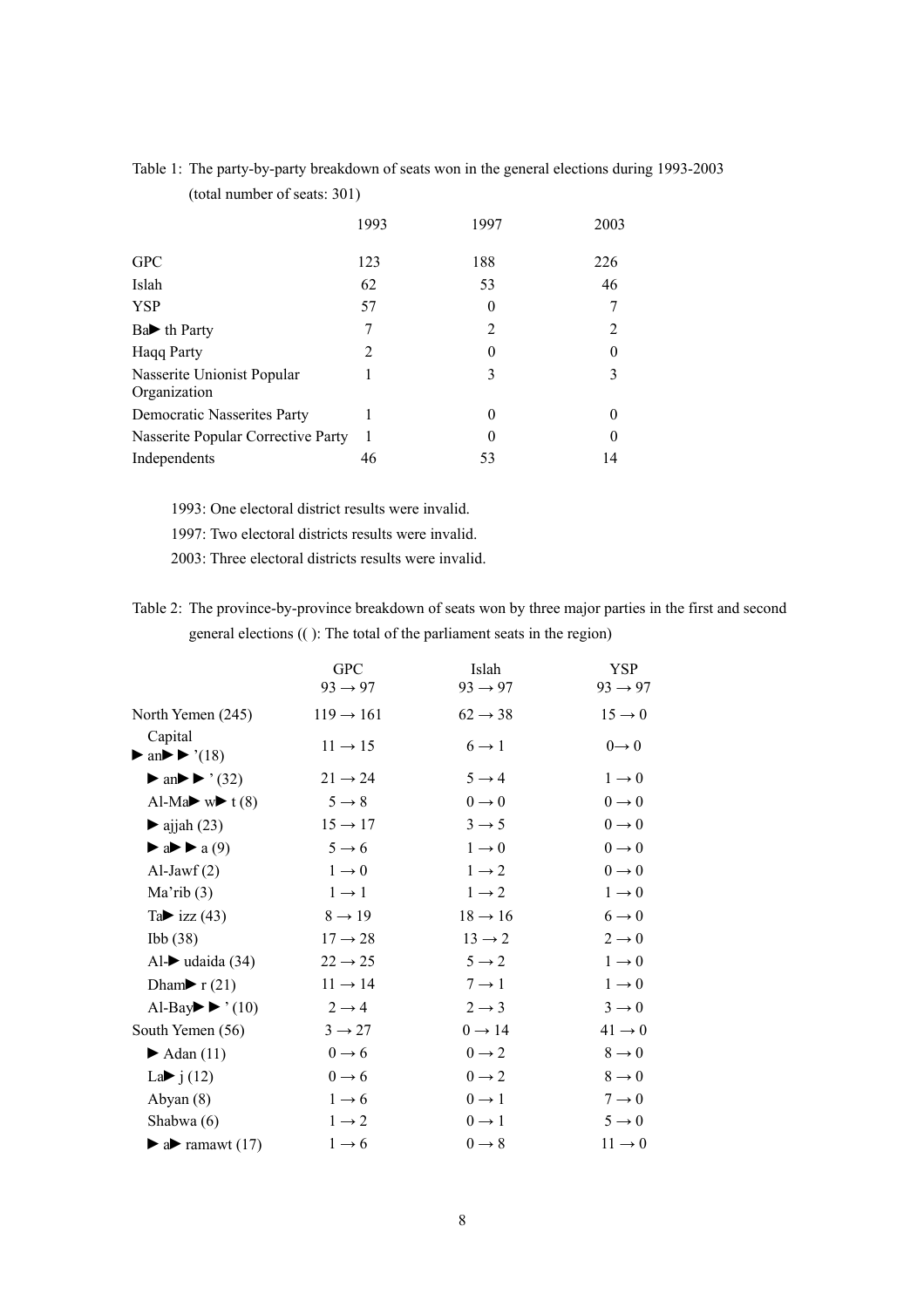Al-Mahra (2)  $0 \rightarrow 1$   $0 \rightarrow 0$   $2 \rightarrow 0$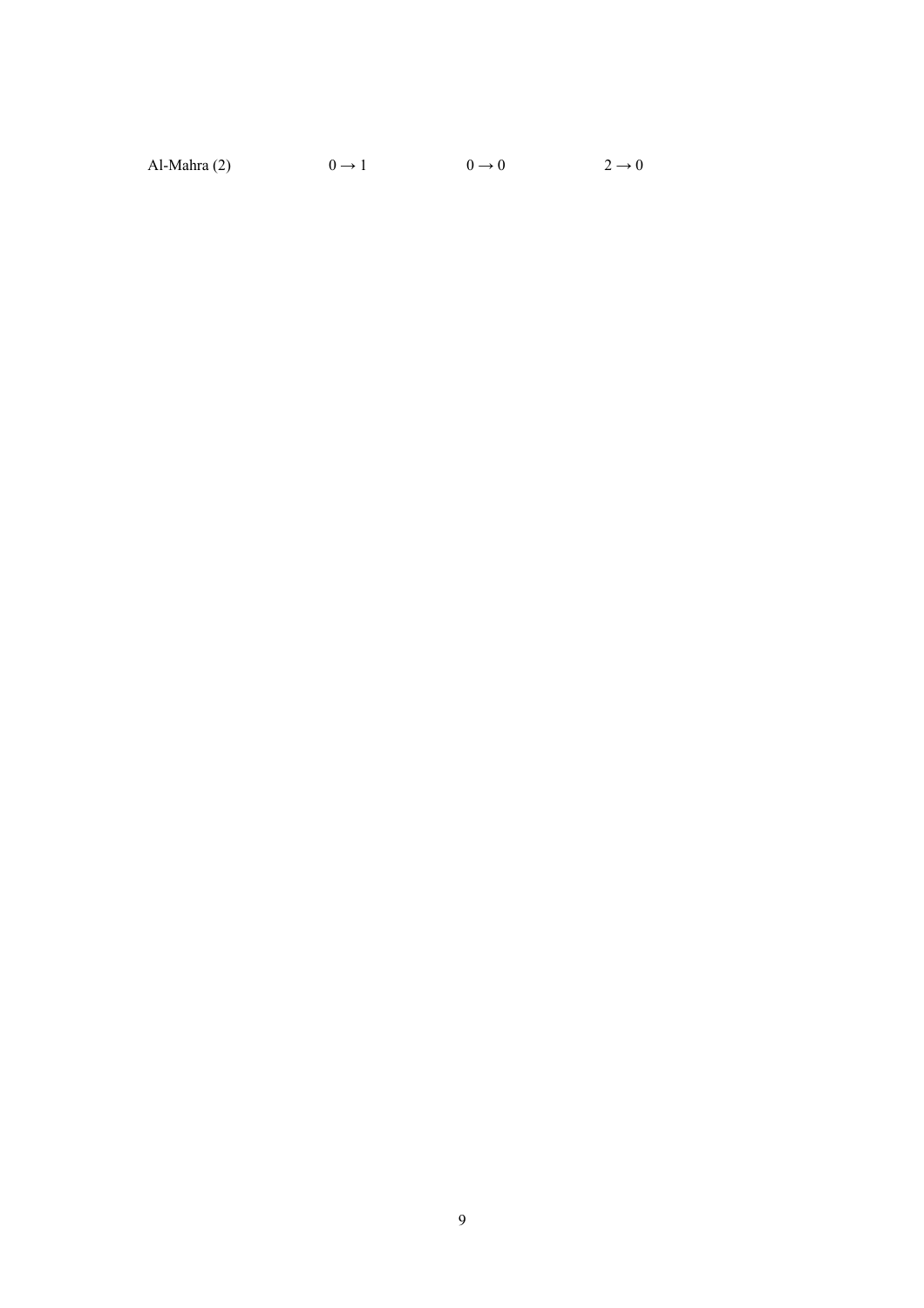Table 3: Results of 2001 local elections (the number of council seats to win and the percentage of the seats in the whole)

The local councils at the province level (Total seats at 426, 401 seats earned)

| <b>GPC</b>   | 277 (69.08%) |
|--------------|--------------|
| Islah        | 78 (19.45%)  |
| YSP          | $16(3.99\%)$ |
| Independents | $30(7.48\%)$ |

The local councils at the *mudiriyya* level (Total seats at 6,734, 6,213 seats earned)

| <b>GPC</b>           | 3,771 (60.70%) |
|----------------------|----------------|
| Islah                | 1,433 (23.06%) |
| <b>YSP</b>           | 218 (3.51%)    |
| Others (six parties) | 42 $(0.68\%)$  |
| Independents         | 749 (12.06%)   |

Table 4: The province-by-province breakdown of seats won by three major parties in the third general elections in 2003. (( ): The total of the parliament seats in the region)

|                                                                                     | <b>GPC</b>     | Islah            | YSP              |
|-------------------------------------------------------------------------------------|----------------|------------------|------------------|
| North Yemen (239)                                                                   | 182            | 37               | $\mathbf{1}$     |
| Capital<br>$\blacktriangleright$ an $\blacktriangleright \blacktriangleright$ '(19) | 9              | 10               | $\theta$         |
| $\blacktriangleright$ an $\blacktriangleright$ $\blacktriangleright$ '(20)          | 16             | 3                | $\Omega$         |
| Amr $\blacktriangleright$ n (15)                                                    | 12             | 3                | $\theta$         |
| al-Ma $\blacktriangleright$ w $\blacktriangleright$ t (8)                           | 8              | $\theta$         | $\theta$         |
| $\blacktriangleright$ ajjah (20)                                                    | 20             | $\theta$         | $\theta$         |
| $\blacktriangleright$ a $\blacktriangleright$ a (9)                                 | 6              | $\theta$         | $\boldsymbol{0}$ |
| al-Jaw $f(5)$                                                                       | 3              | $\boldsymbol{0}$ | $\boldsymbol{0}$ |
| Ma'rib(3)                                                                           | $\mathbf{1}$   | 1                | $\boldsymbol{0}$ |
| Ta $\blacktriangleright$ izz (39)                                                   | 26             | 7                | 1                |
| Ibb(36)                                                                             | 24             | 9                | $\mathbf{0}$     |
| al- $\blacktriangleright$ udaida (34)                                               | 32             | 1                | $\theta$         |
| Dham $\blacktriangleright$ r(21)                                                    | 17             | 3                | $\theta$         |
| al-Bay $\blacktriangleright$ $\blacktriangleright$ $(10)$                           | 8              | $\theta$         | $\theta$         |
| South Yemen (62)                                                                    | 44             | 9                | 6                |
| $\blacktriangleright$ Adan (10)                                                     | 7              | $\overline{2}$   | 1                |
| La $\rightarrow$ j (12)                                                             | 6              | $\mathbf{1}$     | $\overline{2}$   |
| Abyan (7)                                                                           | 5              | 1                | $\mathbf{1}$     |
| al- $\blacktriangleright$ $\blacktriangleright$ ri $\blacktriangleright$ (7)        | 5              | $\theta$         | $\overline{2}$   |
| Shabwa (6)                                                                          | 6              | $\theta$         | $\theta$         |
| $\blacktriangleright$ a $\blacktriangleright$ ramawt (18)                           | 13             | 5                | $\theta$         |
| al-Mahra(2)                                                                         | $\overline{2}$ | $\theta$         | $\mathbf{0}$     |
|                                                                                     |                |                  |                  |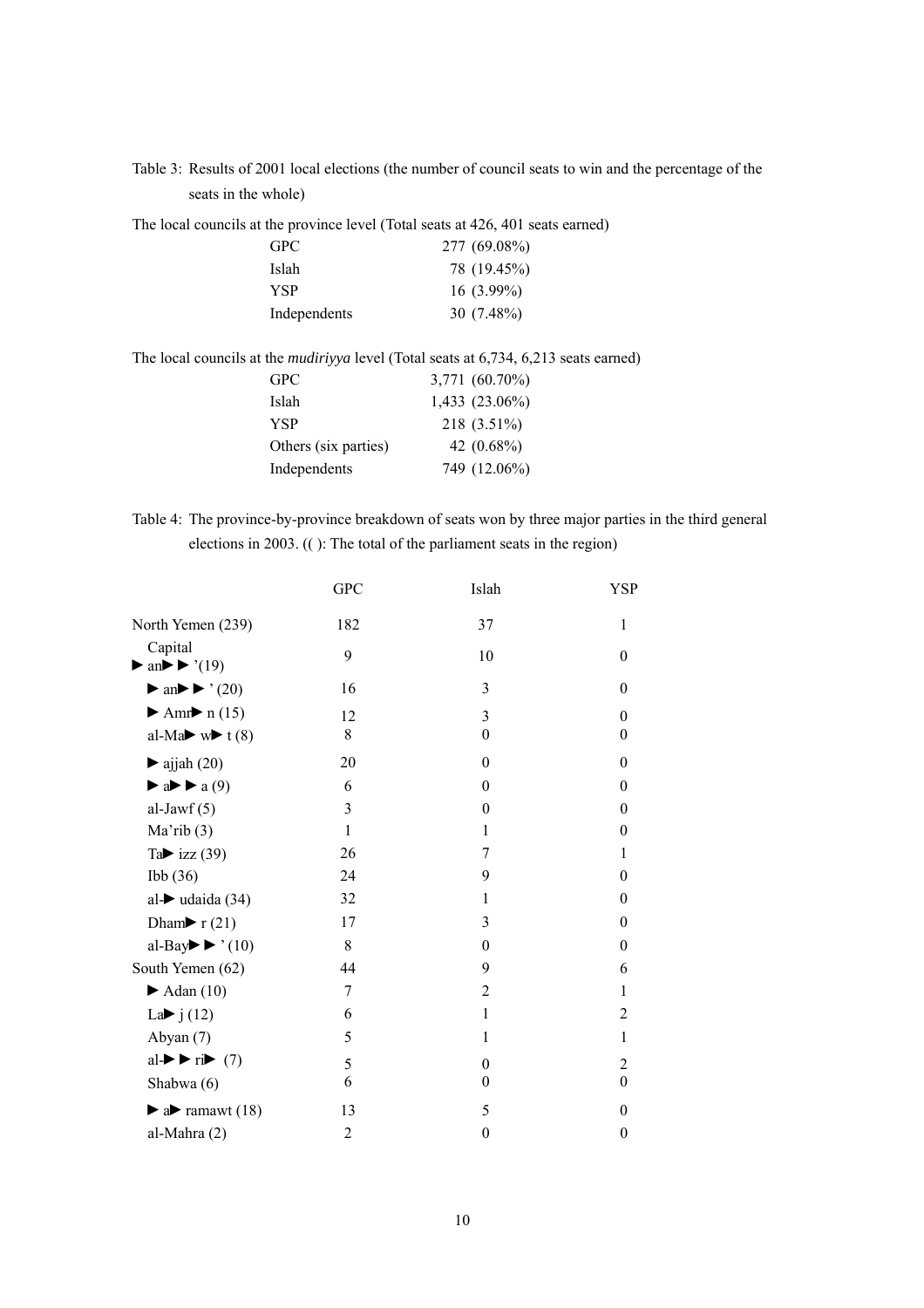Province  $\blacktriangleright$  Amr $\blacktriangleright$  n and Province al $\blacktriangleright$   $\blacktriangleright$  ri $\blacktriangleright$  were established in 1998.

### 4. Yemen's Unique Situation

There are several unique aspects to democratization in Yemen. The first point is that Yemen's moves toward democracy were treated as inseparable from the process of unification (7). The unification of the two Yemens into a democratic political entity was an indisputable condition in that process. Even now, the significance of government-sponsored elections and a multiparty system is repeatedly emphasized. But unification was driven by domestic political factors such as the stabilization of North Yemen, the economic plight of South Yemen in the wake of the 1986 civil war in Aden, and changes in the international situation, including the end of the Cold War structure and the collapse of East European nations. Thus, democratization was not an absolute condition for unification.

Democratic moves in the Arab world such as the 1988 revision of the constitution in Tunisia after political unrest in 1987, the 1989 introduction of a multiparty system in Algeria following a riot the previous year, the general election in Jordan after a 1989 riot, and the 1988 general election in North Yemen are all factors that better explain why unification and democratization have come simultaneously in Yemen. Just prior to unification, democratic moves had already started to emerge in North Yemen along the background of a greater domestic stability. The democratization seen in North Yemen later possibly became part of the basic policy of the unified Republic of Yemen. Democratization was no doubt inseparable from moves to the post-ideological situation as well. Political ideologies such as those based on the Arab Nationalism in North Yemen and communism in South Yemen had already lost their power to dominate politics. Naturally, the democracy itself could not help but become the political legitimacy. Therefore, the universal suffrage and the multiparty system were introduced in Yemen as steps to promote democratization. These steps were diametrically opposed to the banning of political parties and dictatorship under a single party before the unity.

The second point is that Yemen's political orientation in the early stages of its democratization was more inclined toward leftist ideas despite moves to depart from ideology. As I mentioned earlier, the constitution of the unified Yemen was drafted by North Yemen and South Yemen at a time when the latter was under communist control and the former was run by a government fighting for the Arab Nationalism. The Presidential Council was not the embodiment of a new political system but rather a unified nation's version of collective leadership. The GPC was to represent all kinds of political forces in North Yemen, but its basic concepts derived from the revolutionary political order adopted in 1962. Its leftist orientation had commonalities with the ideas cherished by the YSP. Against this background the equal merger of the two Yemens turned out to be smoother than expected, dispelling the fears of failure expressed by outside parties, and many believed that the honeymoon between the GPC and the YSP would last for a long time.

In the early days of unification, the GPC and the YSP began negotiations for a merger. In May 1993, just one month after the first general election was held, both parties signed a basic agreement to merge. The leadership of the two parties expected that they would maintain their power in a unified state through cooperation.

The third point is that the blueprint of the GPC and the YSP on the future of the unified Yemen collapsed mainly due to the democratization introduced by them. It was the increased influence of the Islah. The GPC and the YSP had initially thought their parliamentary strength would hold even after the introduction of a multiparty system. But the reality did not bear out their optimism. In the first general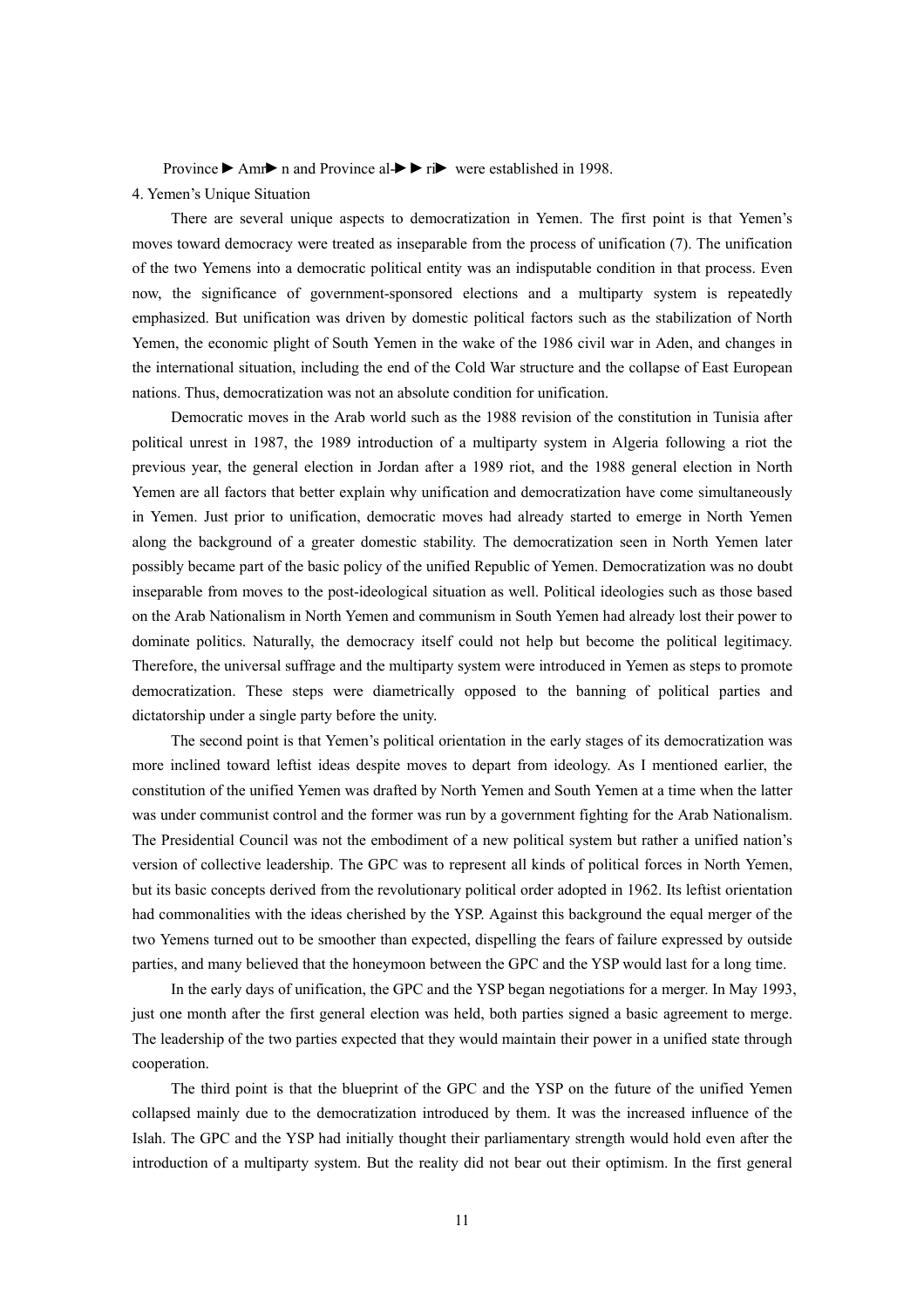election, the Islah, which is on the opposite end of the ideological spectrum from the two main parties and has conservative ideas, made significant advances. It succeeded in replacing the YSP as the second largest party.

The Islah is composed of forces that derive their authority from tribal leaders in the northern part of former North Yemen and the Ulama, the Muslim Brotherhood based in the southern part of former North Yemen. As shown in Table 2, all Islah seats in the first general election came from districts located in former North Yemen. Many of the seats won by the Islah were concentrated in electoral districts in the southern provinces of North Yemen like Ta $\blacktriangleright$  izz and Ibb. A few seats were taken by candidates hailing from provinces where northern tribes reside, such as San $\blacktriangleright$  a', al- Mahwit, Hajjah, Sa $\blacktriangleright$  da, and al-Jawf. The results should be taken as reflecting the critical stance by people in the southern part of former North Yemen toward President Saleh and his GPC, rather than the evidence of growing Ulama influence. Thus, public support for the GPC was not as deep as was thought.

It is a common phenomenon in the Middle East that political parties and organizations with Islamist ideas garnered significant public support in the election, and this came hand-in-hand with democratization in the region. The GPC and the YSP did not predict this result because of their mistakes in assessing such a political situation.

The results of the first general election were beyond the comprehension of the GPC and YSP and eventually led to the above-mentioned civil war in 1994. This conflict has been often interpreted as a confrontation between former North Yemen and former South Yemen or as a confrontation between the GPC and YSP, parallel to the dispute between President Saleh and Vice President al-Baid. But that is not actually what happened. The real confrontation was between the YSP leadership and the Islah. As the political crisis deepened toward war, the GPC, caught between the two sides, tried to break the deadlock and mediate between them.

As I mentioned earlier, any government in former North Yemen had to secure tacit support from northern tribal leaders if was to control the country; the Saleh administration was no exception. But forces affiliated with the tribes were not used to participate in the management of the country as core members of the government. Thus there was always the potential for tension and confrontation with the central government. The GPC tried to avoid aligning itself too closely with tribal forces, while working not to alienate them. The party was looking for ways to deal with these forces on a long-term basis, a relationship seen by the YSP as a disguised friendship between two political forces from North Yemen.

The GPC sought a realistic approach in its policy toward tribal forces and also sought cooperation from the YSP. But the YSP, in upholding its political principles, was not able to respond to this demand. What started as a series of minor skirmishes led to the attacks in  $San \blacktriangleright a'$ . This prompted the Saleh administration to send troops to attack and remove forces sympathetic to those seeking independence. This political process is a typical example of a case where new political forces created by democratization alter the existing power balance and cause serious political turbulence.

The fourth point is that democratic moves spread throughout the country despite the fact that it was hit by a serious civil war. Yemen drew strong criticism from the world community for having used force as a means to resolve conflicts despite its claim to be a democracy. This resort to force cost Yemen economic aid, and Yemen's economy, which was already struggling after the Persian Gulf War, was battered further, forcing the country to accept demands from the IMF and the World Bank for structural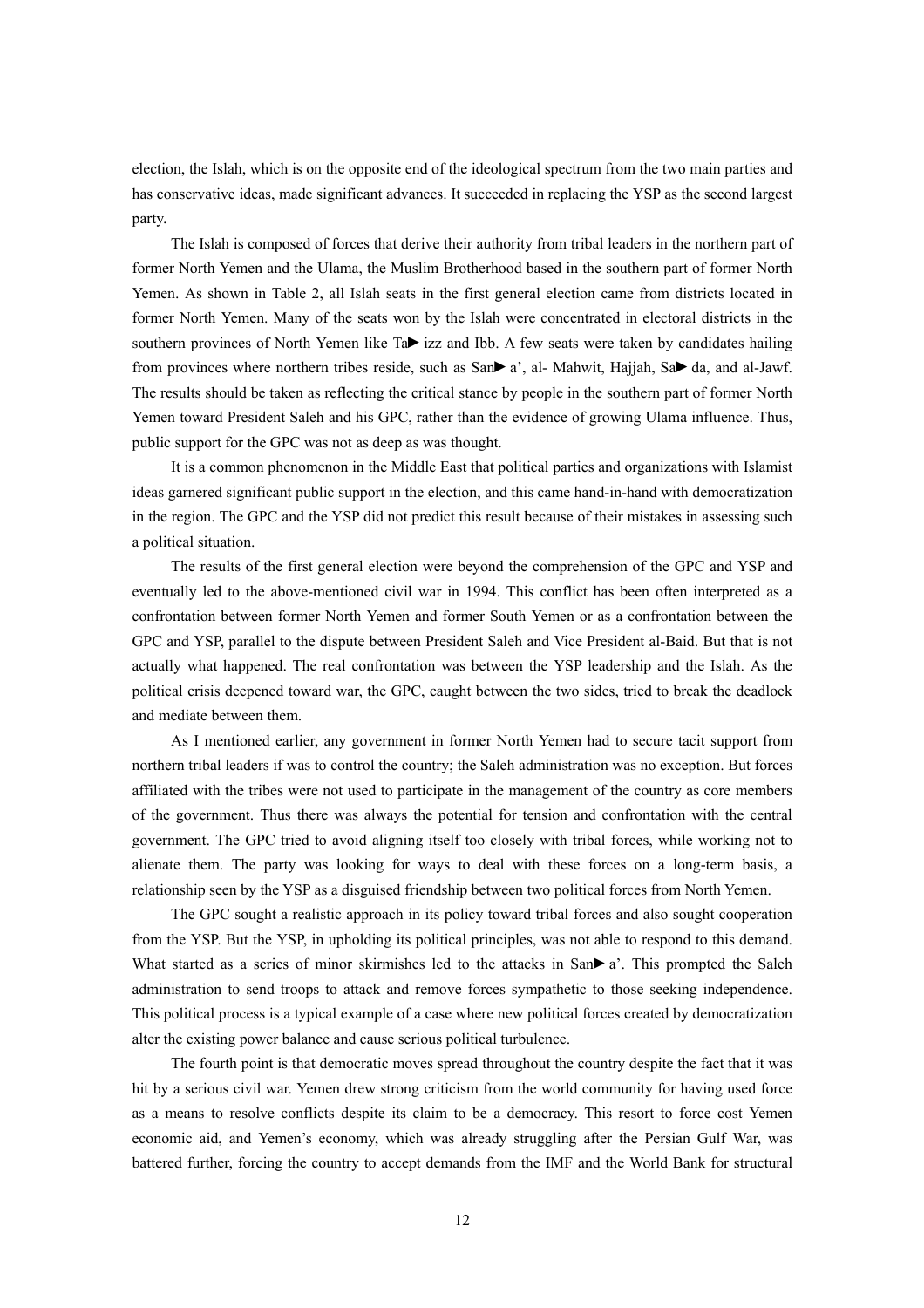reform.

As the civil war intensified, Yemen revised the constitution in 1994, which included a clause requiring the president to fulfill the obligations of Islam. Under the revised constitution, the Saleh government abolished the Presidential Council and introduced universal suffrage for presidential elections and local councils.

The new constitution had three major features: adoption of codes encouraging the revival of Islamic principles, elimination of leftist tendencies, and new steps toward democratization. The presidential election and local elections that followed reflected these changes.

The fifth point is that until now the GPC has been solidifying its power base as democratization in Yemen advances. In the first general election, the GPC was not able to secure a majority in the parliament but it had the largest number of seats of any party. In the second general election in 1997, the GPG secured a solid majority. Its election victory was attributed to the government's success in the 1994 civil war, public disillusionment with the Islah as an opposition force, and increased support for the party from voters in former South Yemen.

The Islah left the ruling coalition and fell to the status of an opposition party but was able to limit its losses to only 10 seats in the 1997 election. On the strength of its having become the only Islam-affiliated party in the Arab world to take part in a ruling coalition, the Islah is said to maintain political influence in Yemen. But one should remember that the Islah has been playing up its 14 newly won seats in Hadramawt and other provinces in former South Yemen to deflect attention from its loss of 24 seats mainly in southern parts of former North Yemen.

Given the Islah's organizational structure and its weak public support base, the Islah's significant loss of seats in former North Yemen dealt it a more devastating blow than the figures indicate. Meanwhile, the GPC grabbed landslide victories both in the 1999 presidential election and the 2001 local elections, steadily reinforcing its power base in each successive election.

The sixth point refers to the unique relations between politics and Islam in Yemen. As I observed earlier, Yemen's law governing the activities of political parties and organizations stipulates that establishment of such organs be allowed as long as the spirit of Islam is not infringed. This idea is also reflected in Law No. 25, 1990 on news media and publishing, which says the freedom of the press is basically guaranteed, but that news-gathering activities are prohibited if they are deemed contrary to Islamic principles or revolutionary concepts, or if the president is criticized outside his official capacity on the political scene (8).

Some Arab countries with republican political systems adopt the principle of separation of politics and religion, and ban the establishment of political parties based on a particular religion. Yemen, on the other hand, is prepared to suppress political parties or news organizations if they make statements critical of Islam. So far, however, there have been no incidents involving alleged violations of Islam in Yemen, which suggests that although conduct contrary to Islam is ambiguously defined, religion plays a significant role in the politics of the country.

### 5. Evaluation

In this section I evaluate democratization moves in Yemen based on the six points given above. First, I examine the positive and negative aspects of democratization. There is nothing particularly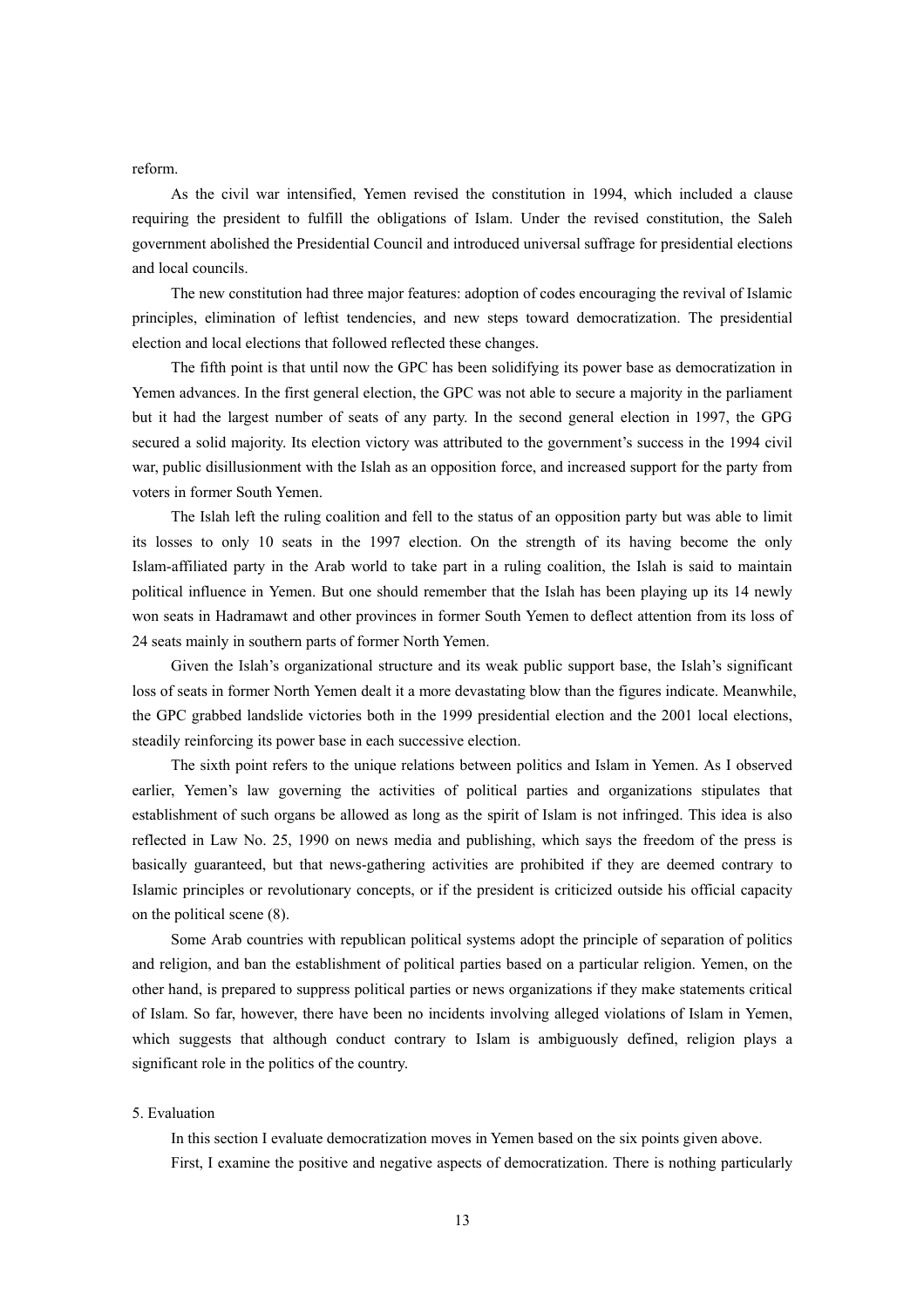worthy of mention regarding Yemen's electoral system or political parties. Prospective candidates for general elections and local elections are not subject to screening or restrictions. Also, there have been no incidents in which political parties were ordered to disband or where they failed to obtain approval to operate. In the wake of the civil war in 1994, the YSP had its assets frozen, but a new YSP, including a splinter faction that declared itself as the new party leadership, continued political activity even after the civil war. Put simply, Yemen is a country where anyone can run for election, any organization can register as a political party, and balloting is free. The interaction between elections and political parties acts as a tie that binds all people in Yemen together, regardless of differences in religious affiliation and social status.

Historically, Yemen has lacked "organic" communication between urban and rural areas as major tribes dominated each region. And this tribal control has left local areas in conflict with one another. This has been regarded as a major barrier to the national integration. In that sense, nationwide elections and political parties must have played some role in bringing various elements in Yemeni society together, and may have had a favorable impact in promoting national integration.

But in reality, electoral and political party systems are not completely free of irregularities. Each time elections were held, confusion was reported at local polling stations, including efforts to block voting and winners not being determined. The government of Yemen refuses to disclose details of these reported irregularities but I suspect supporters of particular candidates may have prevented people from voting for their opponents. In the first general election, one seat was declared invalid and in the second election two seats were invalidated.

At the local level, election committees were unable to determine winners in 25 out of 426 seats allotted for provincial local councils and in 521 out of 6,734 seats for *mudriyya* councils. In the disputed electoral districts, balloting was rescheduled. (The government officially stated suspensions were due to the procedural problems.)

There are also problems inherent in any single-seat constituency system. It is widely known that in such electoral districts, many votes cast are meaningless. A single-seat constituency usually works to the advantage of big political parties and against small ones. This was highlighted in Yemen's second general election, where winning candidates took an average of only 55 percent of votes cast; 116 candidates won seats with less than 50 percent of the vote, and some won with as little as 23 percent. In the end, the GPC took 62.1 percent of seats in the parliament and 43.2 percent of the votes, while the Islah, held only 17.6 percent of seats despite receiving 23.4 percent of the popular vote (9).

With regard to the constitution and the presidential government, Yemen should be commended for introducing democracy under the unified constitution and further promoting it under the revised 1994 constitution. Its decision to abandon a leftist-oriented collective leadership system and introduce direct presidential elections that give the president greater power can be easily understood by the people of Yemen. But one may question the merits of the government's decision to revise the constitution in 2001 to extend the president's term of office and those of members of the parliament. Many countries in the Middle East have revised their constitutions relatively easily and frequently. But one may wonder whether Yemen really needed to amend the constitution again in 2001. Some suspect that President Saleh and core members of the GPC, struggling to pick a successor, decided to extend his second term by revising the constitution. This was likely the primary purpose of the amendment. And it appears moves to change the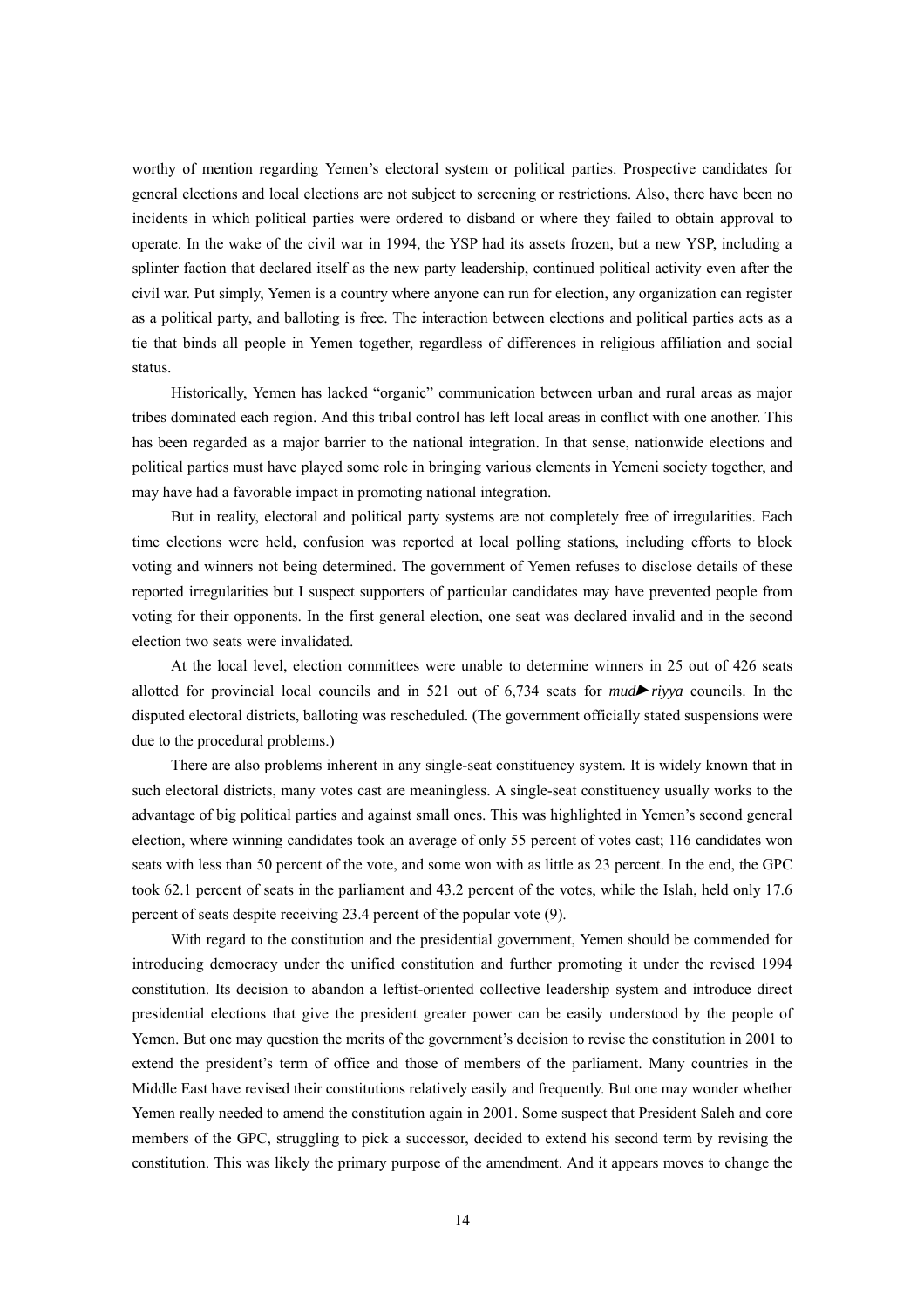constitution were less popular than the president himself: in the 1999 presidential election Saleh won 3,584,399 votes, or 96.3 percent, of all votes cast, while only 2,018,527 people, or 72.91 percent, supported revision of the constitution in the referendum to approve the amendment (10).

Under the revised 2001 constitution, the government expanded the authority of the consultative council and increased its membership to 111. From the standpoint of democratization, it is debatable whether such expansion was needed. The consultative council usually serves as an advisory body to the president, the government, and the parliament. But it has the same authority as parliamentarians in its authority to ratify treaties and nominate presidential candidates. With respect to selection of presidential nominees, the 111 members of the council and the 301 members of the parliament can effectively restrict the selection of candidates through their authority to name candidates. Given that 111 out of 412 members with the power to make such recommendations are appointed by the president, he has a great deal of influence at the stage of selecting presidential nominees.

The local councils are the first administrative bodies set up on the local level in the unified Yemen. These bodies are a commendable effort, instrumental in expanding Yemen's democratization from the central government level to its local government counterparts. But the role and function of the local councils has been ambiguously defined. A bill on regional administration that set rules for these bodies was first submitted to parliament by the government in 1996. The government later withdrew the bill and submitted two revised versions in 1997 and 1999, before the parliament revised them again and enacted the final version in 2001. The fact that the government's original version went through various parliamentary discussions and was revised before enactment suggests Yemen's parliamentary system was functioning soundly. But there was also some confusion in the process. One reason for this confusion was the disputes that emerged over who should select the heads of local governments. The original bill stated the chairman of the local council, who is elected by local assemblymen, should concurrently serve as governor. This rule was criticized, even by officials of the central government, and led to parliamentary confusion. A bill was finally enacted by the parliament and stipulates that the governor shall be appointed by the central government and that the governor concurrently serves as chairman of the local council. This rule had been adopted previously and was the traditional method of selecting the governor. This episode indicates that relations between the head of local councils and governors are still ambiguous in many respects.

The institutional changes in Yemen, as I have observed thus far, reflect both universal and particularistic aspects in the process of the country's democratization. It is very difficult to accurately evaluate such changes. There are institutional defects, although these have not proven fatal. Despite such nonfatal defects, the government of Yemen was able to strengthen its power base in line with democratization. This is why it is difficult to evaluate the changes categorically. I have already pointed out problems involved with Yemen's single-seat constituency system. A.A. Saif has been more critical of the electoral system, arguing, "With the high rate of illiteracy, voters can recognize and choose their candidates on a personal basis. This also provides transparent, easy and straightforward elections. Moreover, this gives room for independents to be represented in the parliament" (9).

Such voting behavior also explains a high representation of tribal leaders as well as independents among lawmakers. In the 1988 general election in former North Yemen, about 30 percent of parliamentary seats were taken by tribal leaders. After unification about 20 percent of lawmakers have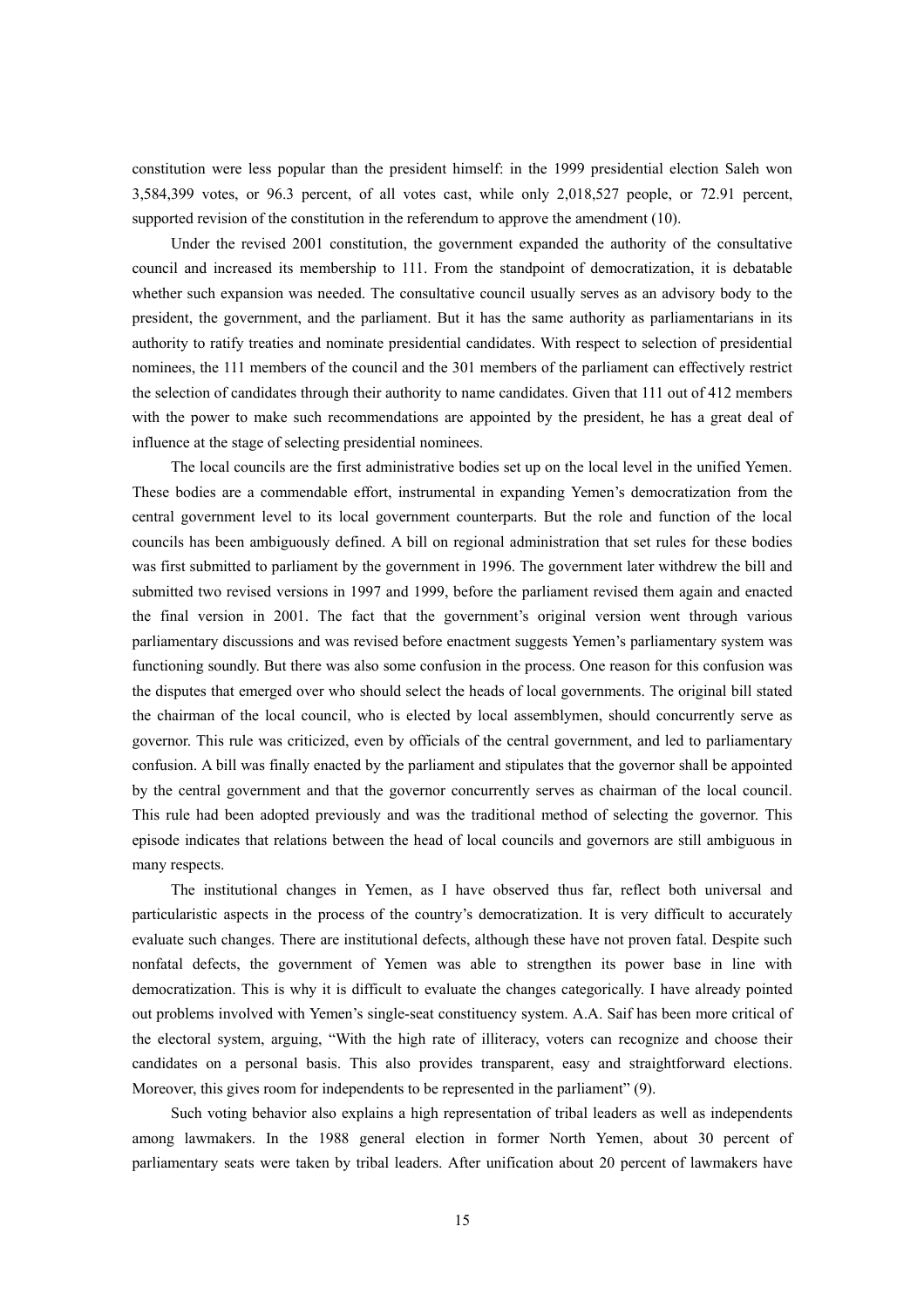been tribal leaders (11).

If tribal leaders who are otherwise employed win an election, they are unlikely to report their position as tribal chief. And elected candidates whose relatives are tribal leaders are also unlikely to report their tribal position. If such lawmakers are taken into account, the share of legislators with tribal connections will be even larger. Generally speaking, the tribal community is conservative. Their leaders are also conservative and likely have ideas close to those of the establishment. A single-seat constituency system is thus likely to favor the establishment because candidates without tribal links find it difficult to win.

The various problems related to elections cannot, however, be totally blamed on the single-seat constituency system. Indeed, such a system has both positive and negative aspects, which are debated even in advanced countries. As far as Yemen's elections are concerned, the principle problems lie with the mentality of voters and the conservative norms of tribal society. But it is also true that tribal conservatism has played a great role in shaping Yemeni society. S. Carapico argues the observance of traditional Yemeni tribal law and the spirit of mutual support and participation in social activity has led to the development of cooperative associations and political parties (12).

If such tribal conservatism was to lead to popular participation in elections and parliament, the democratization of Yemen could be described not only as a change in the status quo, but also as having traditional norms behind it. Different value judgments are possible with respect to tribal society's role in democratization, but it is difficult to attribute all problems related to democratization to Yemen's single-seat constituency system.

Problems in the process of selecting candidates for presidential elections lie with the fact that members of the consultative council, who are appointed by the president, have the same authority as lawmakers. Since prospective candidates need to secure recommendations from at least 21 legislators or council members to run for the presidency, however, this offers opposition or independent candidates a good opportunity to field candidates for presidential elections. Thus, in Yemen, changes in power are possible from an institutional standpoint, both in parliament and in the presidency. Moreover, there are no political moves to restrict the opportunities for change. Nevertheless the current government has maintained and strengthened its power base, which raises the question of why this has happened and how the positive and negative aspects of democratization are linked.

When the democratization of developing countries and their civil society are subjectively evaluated, one often encounters expressions such as, "Democracy and civil society have yet to be achieved, but society is in the process of achieving these goals." This analysis can also be applied to Yemen (13). I myself think Yemen, despite its varied problems, is definitely shifting from an authoritarian political system to a more liberal form.

But the phrase, "in the process of achieving goals," is meaningless unless those making such judgments set specific goals. If the country or society being evaluated has different hypothetical assumptions or no assumptions at all, it is pointless to say that a country is "in the process of" achieving something. Unless those doing the evaluating and those being evaluated have set the same goals, we cannot define anything as "being in the process" of something. I think any evaluation of the Yemeni case should be based on the status quo. Why has Yemen managed simultaneously to democratize, even as the current government maintains power? And what accounts for the coexistence of both positive and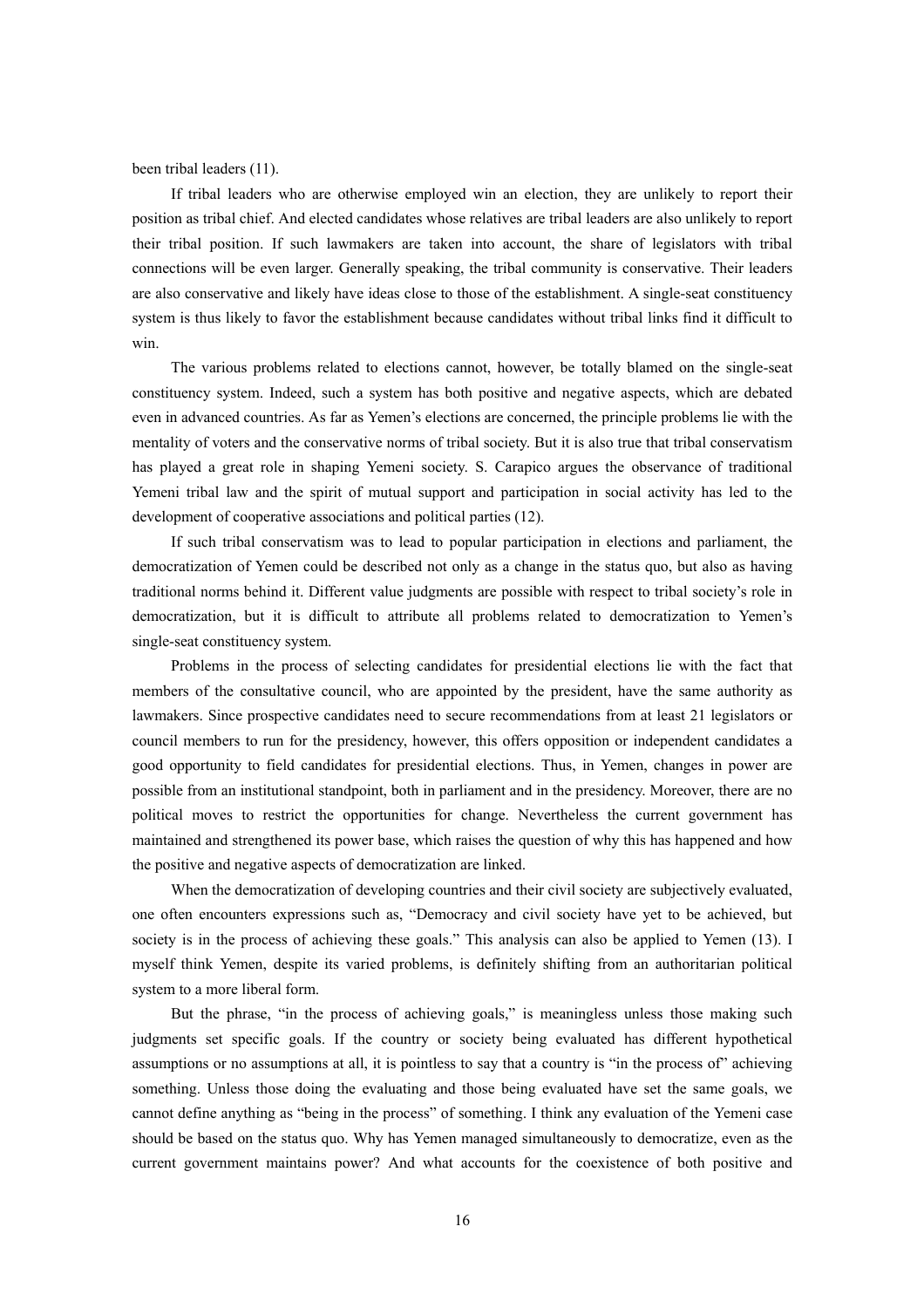negative trends in the country? There are two possible answers to these questions: the government's orientation toward political balance and reluctant acknowledgement by constituents of governmental expertise.

Democratic moves started to emerge in Yemen soon after unification. Unification was a long cherished wish of the Yemenites and the biggest goal of both the North and South Yemen governments. But unification came as a sudden windfall following the collapse of the Cold War structure. A single constitution, regular elections, and a multiparty system in a unified state—all these hopes had long come to nothing, but unification suddenly brought them about. Democratization in Yemen, on the other hand, did not come about as a result of strong demands from the people or serious unrest or riots, followed by a drive toward radical change in the political system, rather it was brought forth under the strong leadership of the government. Democracy was offered and implemented from the top down. Nevertheless, it would be untrue to say that democracy was introduced in Yemen as a set system. The government of Yemen had no choice but to emphasize democracy itself as a cause to justify its domination of the country at a time when moves to depart from earlier ideological models were spreading. Democratization was only promoted in line with this idea.

The revised 1994 constitution thus strengthened presidential authority and introduced universal suffrage for presidential elections. The 2001 constitution extended the term of office of the president and relaxed conditions for lawmakers to nominate presidential candidates by reducing the minimum number of recommendations candidates have to secure from 31 to 21. Local councils were set up in order to reflect the people's will in local politics, and local elections were conducted to achieve this aim. But a proposal for local people to elect local governors was withdrawn. Democratic measures taken after the introduction of general elections and the introduction of a multiparty system always include two conflicting ideas: steps to reinforce the government's power base and institutional changes that may expose the government to greater criticism or loss of power. These democratic measures based on the government's orientation toward political balance are carefully calibrated to strike a middle ground in which ordinary citizens would not neither be strongly dissatisfied with continued authoritarianism or overly unsettled as a result of sudden liberalization.

One can thus say democratization is still being improved in Yemen and that this process needs to continue. But the goal of democratization is not to achieve something that may be significant in the future, but to keep to the middle ground or maintain balance, which is most desirable for any given administration at any given time. It is more realistic to say the greatest attention is always paid to the current situation. The definition of "balance" always changes not to achieve certain goals, but to respond to individual cases. In any case, "balance" is something that will be always sought after. This is the reason why democracy as defined by modern civil society is not fully established in Yemen.

The GPC and constituencies who continue to support the current president are also strongly influenced by moves to depart from ideology. After unification, the GPC lost the characteristics that represented all political forces. This happened because leftist and Islamist parties were split from the GPC, not because the party's core supporters clarified their political ideology or policy stance. The GPC's political ideology is very vague. The party has not taken a clear ideological stance, other than to say it has inherited the sprit of the 1962 revolution. My view is that the GPC is not an ideology-oriented party struggling to realize an ideal society. It is rather a pragmatic party trying to solve pressing problems one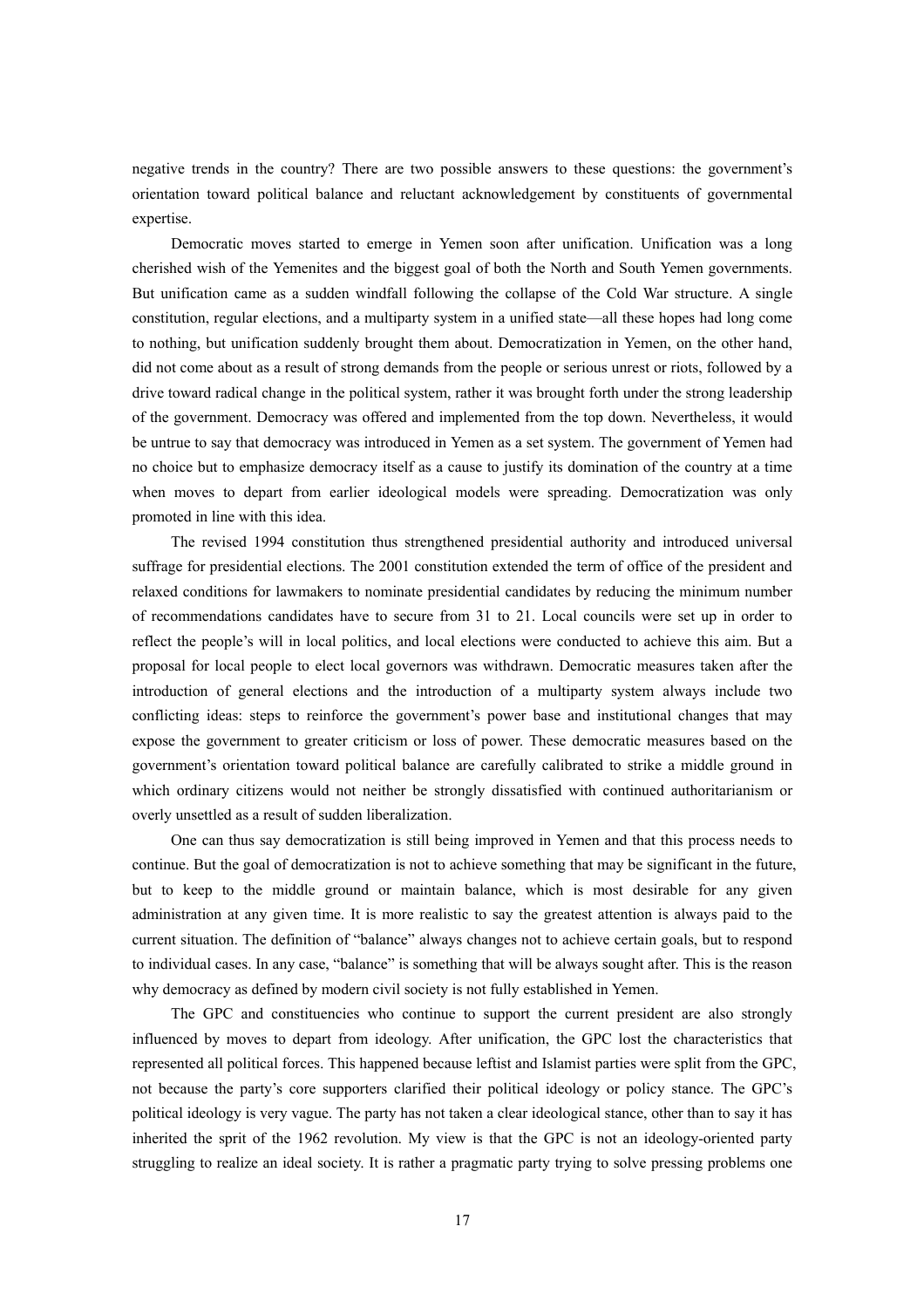by one. This is why the party draws wide support from the public. What is important both for the GPC and for people of Yemen is to settle problems facing them now, not to pursue a particular ideology. Among political parties in Yemen, only the GPC has the range of political and administrative expertise and experience to solve these problems. Put another way, voters support the GPC not because they support its ideas but because they have little choice. There are no other political forces presenting better ways of resolving problems than the administration of President Saleh. Thus, public support for the GPC is reluctant, but genuine.

If the hypotheses I have presented in this paper are valid, one could say that democracy in Yemen has been described more in terms of its means than its ends. Of course, this description may be a bit too rhetorical. Democracy is about both ultimate ends, as well as a means of solving problems. Yemen's democratization was regarded as an indispensable element in achieving and maintaining unification, and public support for the GPC is a reflection of the party's ability to solve problems, not of its ideology. Given this assessment, one gets the impression that democracy in Yemen is rather a means of resolving problems.

Of course, when one tries to resolve problems, a certain political stance is necessary to justify one's actions. In that sense, ideology is always involved in resolving issues. In the history of Yemen, however, political ideology has been a barrier to solutions in many cases. In the current political environment, there is a stronger tendency to avoid such cases. Even if many ideological options are presented for the attainment of certain goals, such options, if found to be ineffective in solving pressing issues, lose their appeal with the public.

When one administration retains power for many years, the possibility of corruption increases. In order to prevent such corruption, some critics say all countries should have institutional mechanisms to allow for a change of power when necessary. I think this proposal is a realistic and rational option. Shifts in power are not an absolute condition for democratization, but such institutional mechanisms should be put in place and expanded to enable such power shifts, where necessary.

Democratization has advanced in Yemen as the government resolved pressing issues. This indicates Yemen has attempted to solve problems through democratic means, rather than aiming to establish democracy as an end in itself. Solving problems because of the need to establish democracy and building a democratic political system as a means to solve problems—the two approaches are in fact coexistent. But my view is that the latter has more weight in Yemen's politics. If the idea of introducing democracy in Yemen is universal, finding ways to solve a country's current problems through democratization is particularistic. This may be a rational explanation, but simply defining the idea of democracy as a means to solve problems may result in an overemphasis on pragmatic, results-oriented views and judgments, which ultimately risks devaluing democracy itself.

### Major Political Parties

#### 1. GPC, al-Mu $\blacktriangleright$  tamar al-Sha $\blacktriangleright$  b $\blacktriangleright$  al- $\blacktriangleright$  mma, General People's Congress

The government of North Yemen established this political organization in 1980 by calling for unity of political forces and reconciliation among the people. It was the only legal political organization in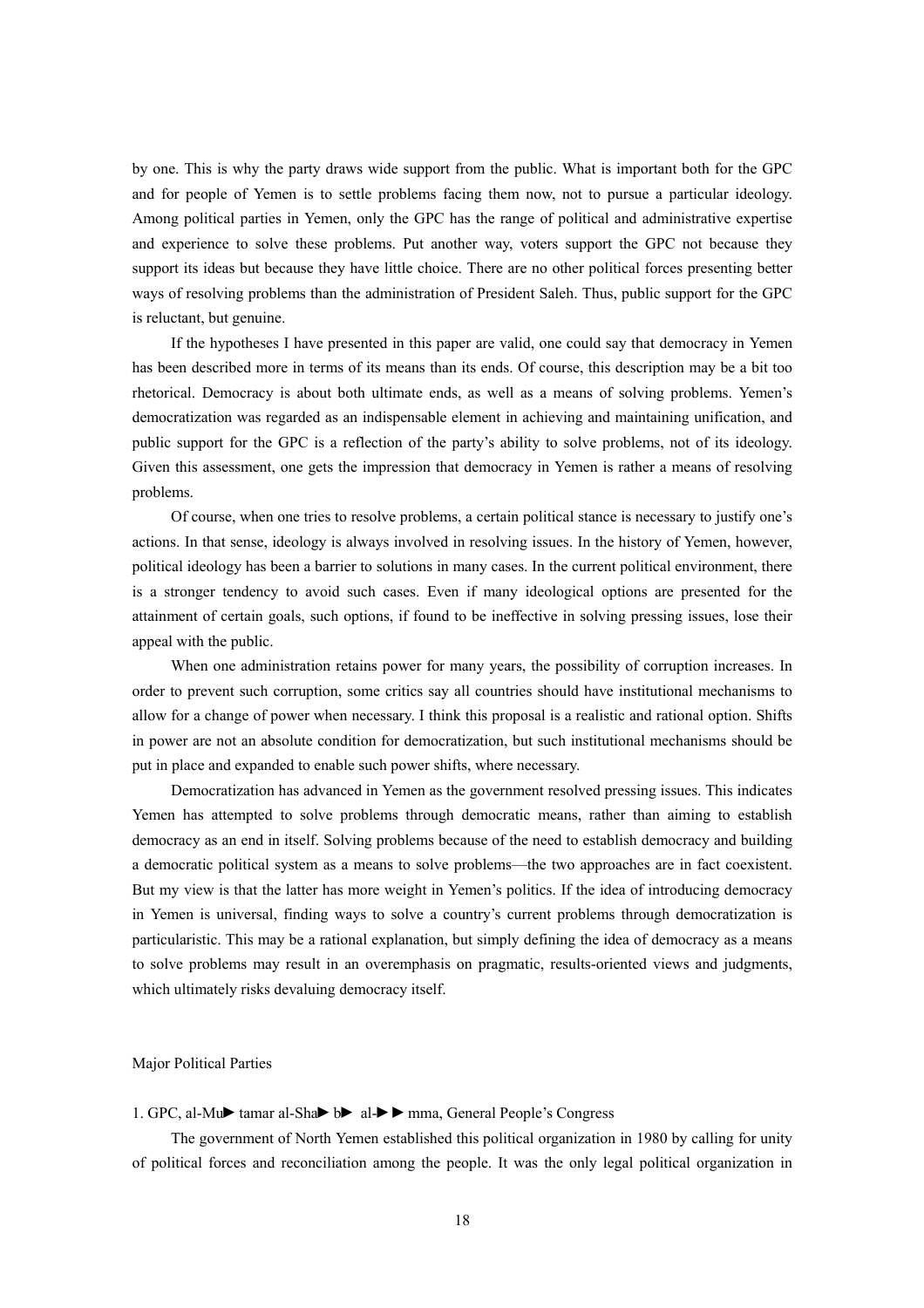North Yemen. It held its first general meeting in 1982, at a convention of 1,000 members: 700 chosen from various associations and organizations and 300 named by the government. The meeting named President Saleh as secretary-general of the GPC, and adopted its national platform, called Mith $\blacktriangleright$  q al-Wa $\blacktriangleright$  an $\blacktriangleright$ . The GPC served as a vehicle to achieve Saleh's commitment to hold general elections. In the first general election held in 1988, all 128 seats at stake in the new parliament were taken by candidates certified by the GPC. The remaining 31 seats of the 159-member council were filled by presidential decree. After unification, the GPC became a formal party of the unified state. The party recruited new members and grew to 7,000 members by its fifth general meeting in 1995. At the 1995 meeting, the party changed the leader's title from secretary-general to chairman. The meeting appointed President Saleh as chairman and Vice President Hadi as vice chairman. The leadership remains unchanged at present.

#### 2. Islah or YRG, al-Tajammu al-Yaman lil-I  $\blacktriangleright$   $\blacktriangleright$ , Yemeni Reform Group

In line with the introduction of a multiparty system after unification, tribal forces in northern part of former North Yemen and the Ulama, close to the Muslim Brotherhood, in the southern part of former North Yemen were integrated to form this party. Sheikh Abdullah bin Hussain al-Ahmar, leader of the Hashid tribal confederation, who has served as speaker of the parliament since 1993, heads this party. Other leaders of the party come from the Ulama. The Hashid confederation, a tribal grouping, is the largest lobby in Yemen while the Ulama provides an ideological framework for the party.

Members from the northern tribes belong to the Zaydi sect of Shia Islam, while other members, including Ulama, belong to the Shafi $\blacktriangleright$  i sect of Sunni Islam. No problems stemming from regional differences have occurred so far. The party's policy, aimed at spreading Islamist ideas, includes implementing Sharia, the legal and moral code of Islam, and expanding religious education. It acts as an opposition party to counter the ruling GPC but supports the basic policy of President Saleh. The party is thus not regarded as an anti-government force. It is said to have strong ties with the government of Saudi Arabia due to al-Ahmar's personal and Ulama's religious connections with Saudi Arabia.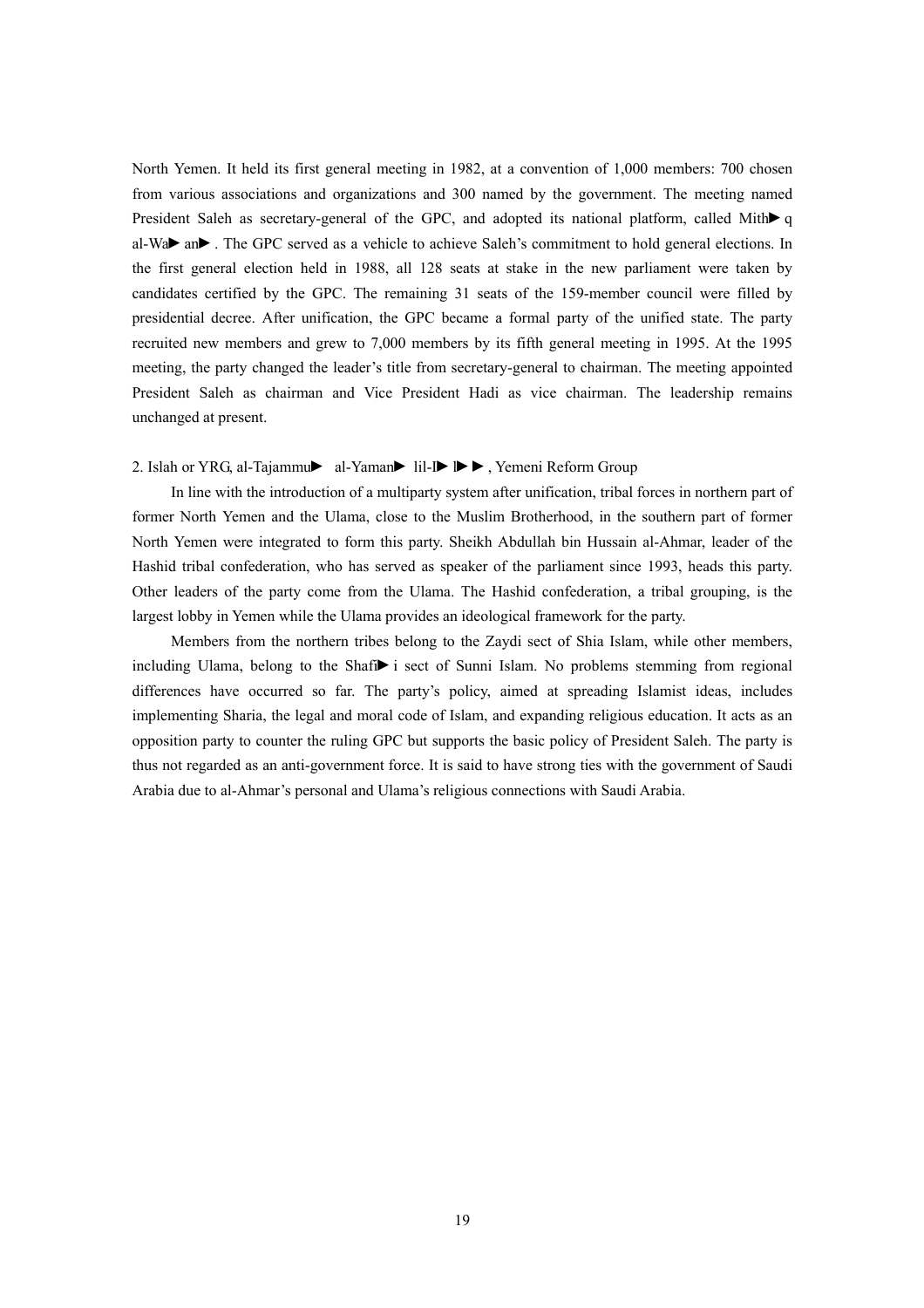#### 3. YSP, al $\rightarrow$ izb al-Ishtir $\rightarrow$ k $\rightarrow$ al-Yaman $\rightarrow$ , the Yemeni Socialist Party

This party's predecessor was the National Liberation Front (NLF), which controlled South Yemen at the time of independence from Britain in 1968. The NLF fought Britain for control of the country for four years beginning in 1964, when South Yemen was under British rule. The NLF changed its name to the Yemeni Socialist Party in 1978. This Marxist-Leninist vanguard party imposed a single-party dictatorship system on the country. The party's central committee, upon unification, decided to abandon socialism and change the party's name. But before a party convention to formalize these decisions was held, a civil war erupted in Yemen in 1994, leading to a freeze of party assets. In August 1994 following the end of the civil war, the YSP held a meeting of its politburo in Damascus, and adopted a resolution calling the declaration of secession and independence during the civil war a mistake. In September 1994, the Central Committee elected Ali Saleh Obaid as its new secretary-general at its meeting in San $\blacktriangleright$  a', and removed the names of al-Baid and other senior members who supported independence and secession from the party membership list. In March 1997, the YSP Central Committee decided to boycott the second general election by a vote of 75-32, and lost all its seats in the parliament.

### 4. Others

- The Arab Socialist Ba $\blacktriangleright$  th Party, a leftist party affiliated with the Ba $\blacktriangleright$  th Party (won seven seats in the 2001 local elections)
- Nasserite Unionist Popular Organization, subscribes to Nasserite ideology (won 28 seats in the 2001 local elections)
- Democratic Nasserites Party
- Nasserite Popular Corrective Party
- al- $\blacktriangleright$  aqq Party (Justice Party), a party affiliated with the Zaydi faction (won one seat in the 2001 local elections)
- Union of Yemen Popular Forces, a party affiliated with the Zaydi faction (won two seats in the 2001 local elections)

### NOTES:

(1) For example, Freedom House, which conducts country-by-country assessments of political rights and civil liberties, says there were no changes in democratization in Yemen from 1972 to 1998. It says Yemen was "not free" as of 1998.

```
28 2000 3 h 92
```
- (2) For information on the unification of North Yemen and South Yemen and the political situation in pre-unification Yemen, refer to 27 1999 9 pp. 27-41.
- (3) For information on the revised 1994 constitution, refer to  $12$

2000 pp. 3-49.

For information on the revised 2001 constitution, refer to "Dustral-Jumhright rivya al-Yamaniyya," *al-Jar→ da al-Rasmiyya*, Vol. 2, No. 6, al-Jumh→ riyya al-Yamaniyya, April 15, 2001.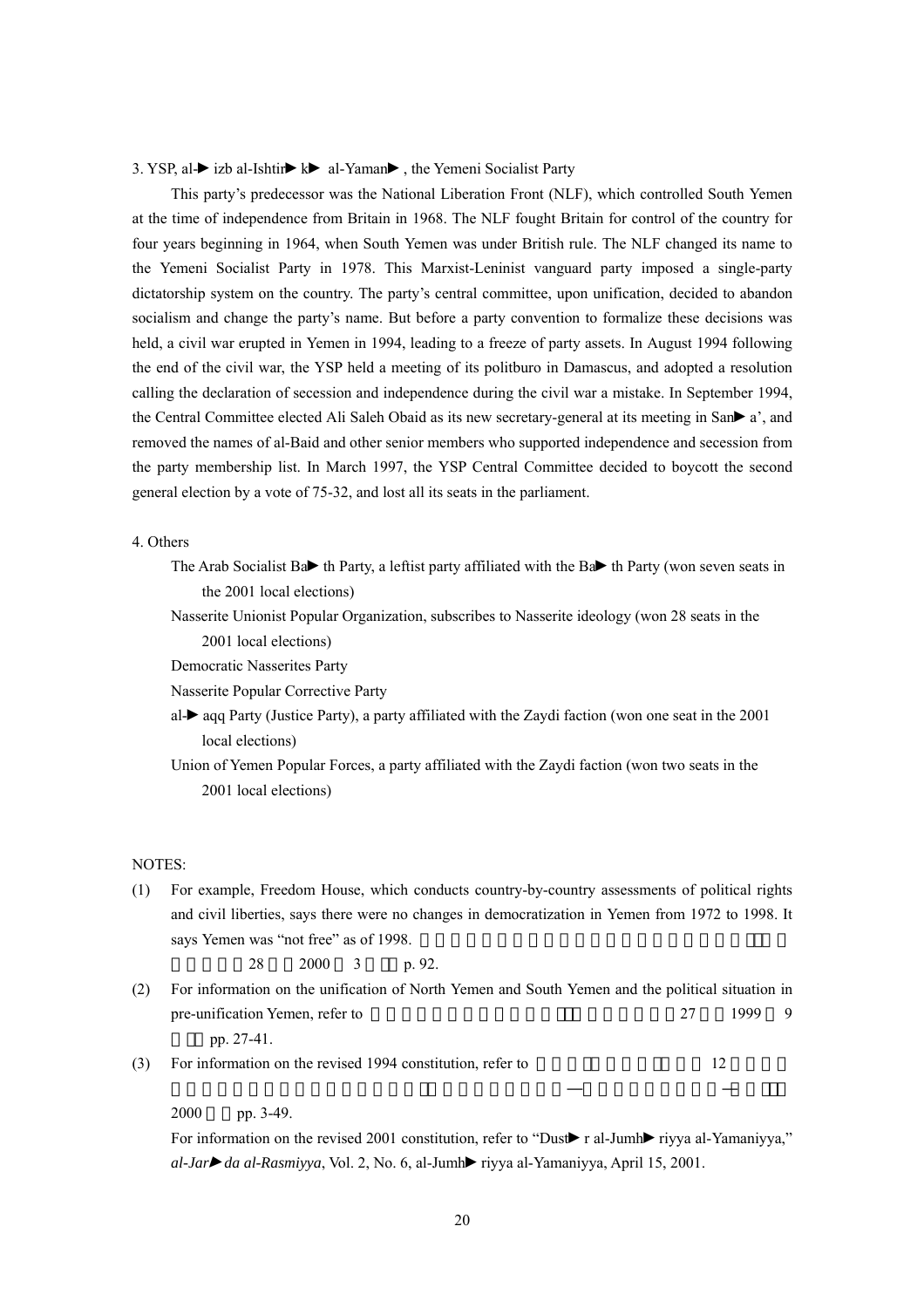- (4)  $Q \triangleright n \triangleright n$  al-Intikh $\triangleright b \triangleright t$  al- $\triangleright m$ mma, al-Jumh $\triangleright r$ iyya al-Yamaniyya, 1999,  $\triangleright$  an $\triangleright \triangleright$ '. Saif, A.A., *A Legislature in Transition: The Yemeni Parliament*, Aldershot, 2001, pp. 95-98.
- (5) " $Q \triangleright n \triangleright n$  al-A $\triangleright z \triangleright b$  wa al-Tan $\triangleright \triangleright m$  t al-Siy $\triangleright$  siyya,"  $Q \triangleright n \triangleright n$  al-Intikh $\triangleright b \triangleright t$  wa  $Q \triangleright n \triangleright n$  $aI-A \triangleright z \triangleright b$ , al-Jumh $\triangleright$  riyya al-Yamaniyya, n.d.,  $\triangleright$  an $\triangleright$   $\triangleright$  saif, *op.cit.*, pp. 91-99.
- (6) *al-Qnn Raqm 4 li-Sana 2000 bi-Sha'ni al-ula al-Maalliyya al-Jumhriyya al-Yamaniyya*, 2000,  $\triangleright$  an $\triangleright$   $\cdot$ .
- (7) e.g. Whitaker, K., "National Unity and Democracy in Yemen: A Marriage of Inconvenience," Joffé, E.G.H. et al (eds.), *Yemen Today: Crisis and Solutions*, London, 1997, pp. 21-27.
- (8) Saif, *op.cit*., p. 93-93.
- (9) *Ibid*., p. 154.
- (10) *Al-Thawra*, March 4, 2001.
- (11)  $\blacktriangleright\blacktriangleright$  hir $\blacktriangleright$ , M.M.al-, *al-Dawr al-Siy* $\blacktriangleright$  *s* $\blacktriangleright$  *lil-Qab* $\blacktriangleright$ *la fil-Yaman 1962-1990*,  $\blacktriangleright$  an $\blacktriangleright$   $\blacktriangleright$ , 1996, p. 188. Saif, *op.cit*., p. 191.
- (12) Carapico, S., *Civil Society in Yemen: the Political Economy of Activism in Modern Arabia*, Cambridge, 1998, pp. 11-12.
- (13) Saif mentioned, "In this sense there is toleration of the democratic experiment of Yemen, but it has not experienced political pluralism yet." Carapico mentioned, "Indeed, the fact is that for all its troubles Yemen is today relatively open by Arabs, especially Arabian Peninsula, standard." Saif, *op.cit*., p. 112. Carapico, *op.cit*., p. 210.